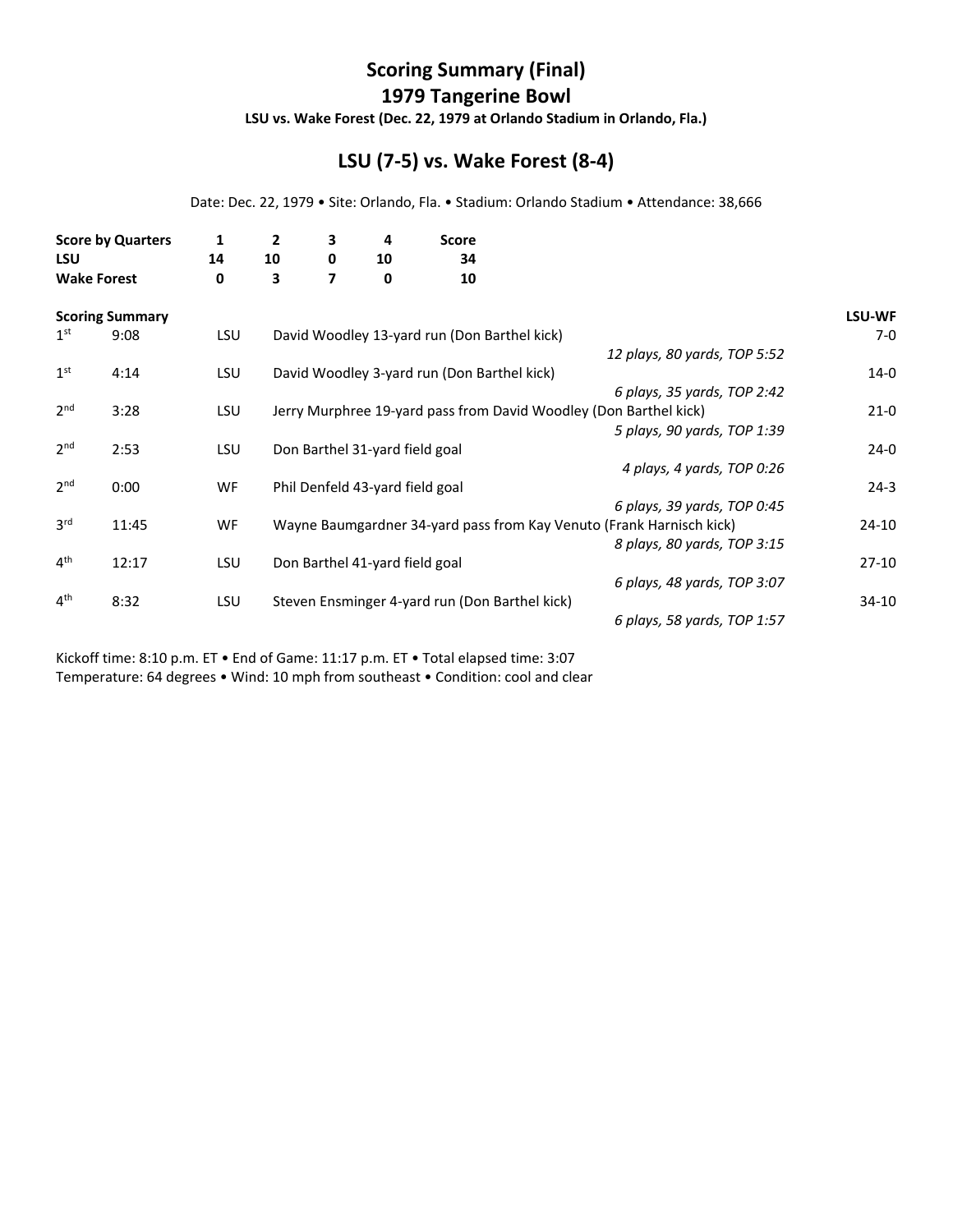## **Team Statistics**

## **1979 Tangerine Bowl**

**LSU vs. Wake Forest (Dec. 22, 1979 at Orlando Stadium in Orlando, Fla.)**

| <b>TEAM TOTALS</b>             | LSU           | <b>Wake Forest</b> |
|--------------------------------|---------------|--------------------|
| <b>FIRST DOWNS</b>             | 24            | 16                 |
| Rushing                        | 13            | 5                  |
| Passing                        | 10            | 10                 |
| Penalty                        | $\mathbf{1}$  | $\mathbf{1}$       |
| <b>NET YARDS RUSHING</b>       | 231           | 43                 |
| <b>Rushing Attempts</b>        | 55            | 33                 |
| Average Per Rush               | 4.2           | 1.3                |
| <b>Rushing Touchdowns</b>      | 3             | 0                  |
| <b>Yards Gained Rushing</b>    | 252           | 103                |
| <b>Yards Lost Rushing</b>      | 21            | 60                 |
| <b>NET YARDS PASSING</b>       | 274           | 233                |
| Completions-Attempts-INT       | $16 - 26 - 1$ | 15-30-4            |
| Average Per Attempt            | 10.5          | 7.8                |
| Average Per Completion         | 17.1          | 15.5               |
| Passing Touchdowns             | 1             | 1                  |
| <b>TOTAL OFFENSE YARDS</b>     | 505           | 276                |
| <b>Total Offense Plays</b>     | 81            | 63                 |
| Average Gain Per Play          | 6.2           | 4.4                |
| FUMBLES: Number-Lost           | $2 - 2$       | $4 - 1$            |
| PENALTIES: Number-Yards        | $6 - 44$      | $4 - 30$           |
| PUNTS-YARDS                    | $2 - 77$      | 7-268              |
| Average Yards Per Punt         | 38.5          | 38.3               |
| Inside 20                      | 0             | 3                  |
| 50+ Yards                      | 0             | 1                  |
| Touchbacks                     | 0             | 0                  |
| <b>Fair Catch</b>              | 0             | 3                  |
| KICKOFFS-YARDS                 | 7-405         | 2-117              |
| Average Yards Per Kickoff      | 57.9          | 58.5               |
| Touchbacks                     | 1             | 1                  |
| PUNT RETURNS: Number-Yards-TD  | $2-(-11)-0$   | $2 - 10 - 0$       |
| Average Per Return             | $-5.5$        | 5.0                |
| KICKOFF RETURNS: Number-Yds-TD | $1 - 26 - 0$  | $6 - 151 - 0$      |
| Average Per Return             | 26.0          | 25.2               |
| INTERCEPTIONS: Number-Yds-TD   | $4 - 15$      | $1-0$              |
| FUMBLE RETURNS: Number-Yds-TD  | $0 - 0 - 0$   | $0 - 0 - 0$        |
| Miscellaneous Yards            | 0             | 0                  |
| POSSESSION TIME                | 35:31         | 24:29              |
| 1st Quarter                    | 10:37         | 4:23               |
| 2nd Quarter                    | 8:54          | 6:06               |
| 3rd Quarter                    | 6:20          | 8:40               |
| 4th Quarter                    | 9:40          | 5:20               |
| THIRD-DOWN CONVERSIONS         | 6/16          | 3/11               |
| <b>FOURTH-DOWN CONVERSIONS</b> | 1/2           | 0/1                |
| RED ZONE SCORING-CHANCES       | 5/6           | 0/1                |
| Touchdowns                     | 4/5           | 0/1                |
| Field goals                    | 1/1           | 0/1                |
| <b>SACKS BY: Number-Yards</b>  | $6 - 50$      | $1 - 5$            |
| <b>PAT Kicks</b>               | $4 - 4$       | $1 - 1$            |
| <b>FIELD GOALS</b>             | $2 - 4$       | $1 - 1$            |
| POINTS OFF TURNOVERS           | 10            | 3                  |
|                                |               |                    |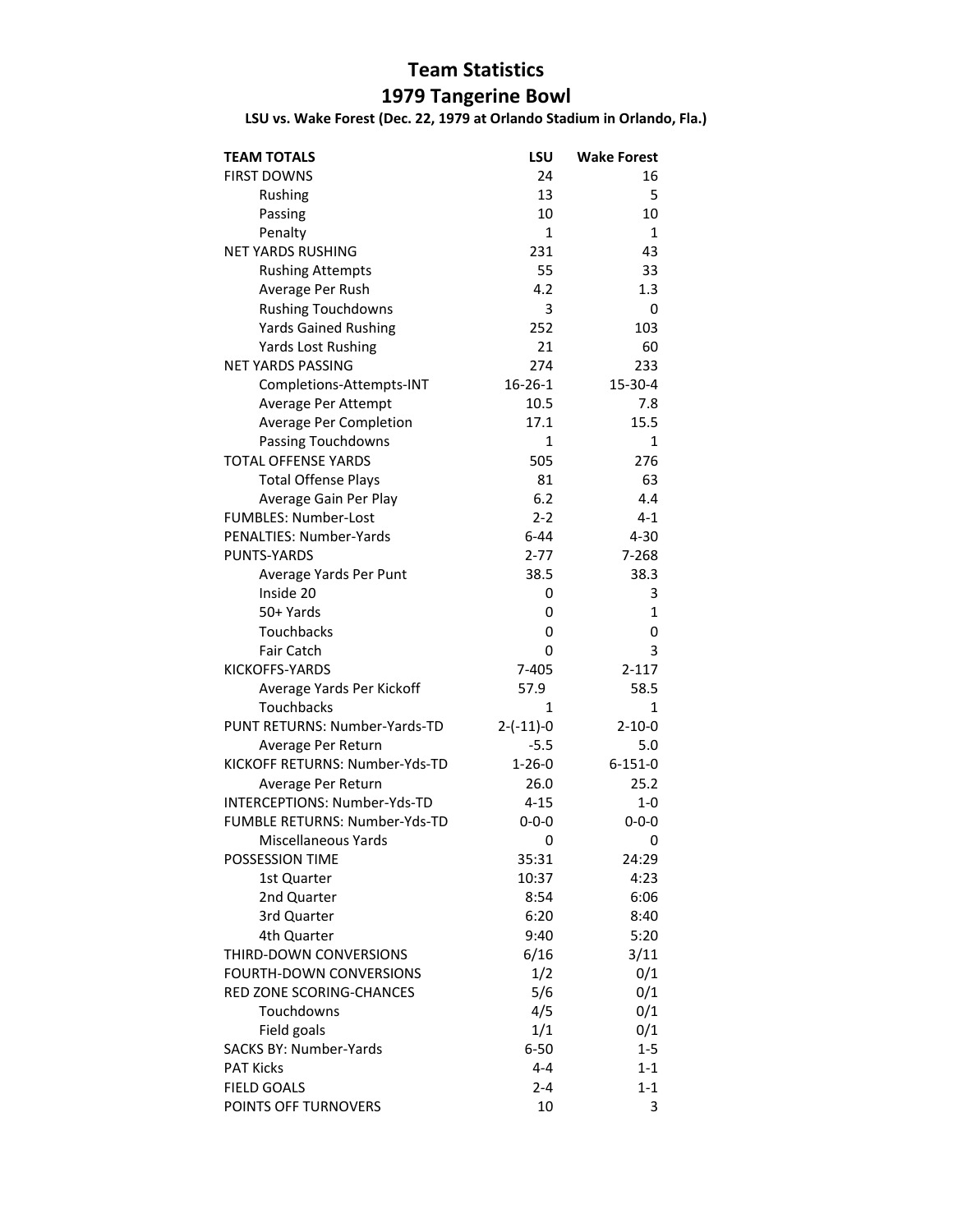| <b>RUSHING</b>     | No.            |                    | <b>Gain Loss</b> | <b>Net</b>                | TD           | Lg.            | Avg.                 |                | <b>RUSHING</b>     | No.                     | Gain                    | Loss            | <b>Net</b>     | TD                      | Lg.            | Avg.                 |          |
|--------------------|----------------|--------------------|------------------|---------------------------|--------------|----------------|----------------------|----------------|--------------------|-------------------------|-------------------------|-----------------|----------------|-------------------------|----------------|----------------------|----------|
| Woodley            | 9              | 77                 | 7                | 70                        | 2            | 22             | 8.6                  |                | Venuto             | $\overline{7}$          | 6                       | 34              | $-28$          | 0                       | 5              | $-4.0$               |          |
| Hernandez          | 14             | 59                 | 0                | 59                        | 0            | 9              | 4.2                  |                | McDougald          | 15                      | 67                      | 5               | 62             | 0                       | 19             | 4.1                  |          |
| Ensminger          | 10             | 45                 | 0                | 45                        | 1            | 12             | 4.5                  |                | Kirby              | 4                       | 2                       | $\overline{2}$  | 0              | 0                       | $\overline{2}$ | 0.0                  |          |
| <b>Myles</b>       | 5              | 19                 | 0                | 19                        | 0            | 7              | 3.8                  |                | Webber             | 2                       | 0                       | 11              | $-11$          | 0                       | 0              | $-5.5$               |          |
| Gajan              | 7              | 24                 | 6                | 18                        | 0            | 10             | 3.4                  |                | Ventresca          | $\overline{2}$          | 19                      | 0               | 19             | 0                       | 15             |                      | 9.5      |
| Soileau            | 2              | 17                 | 0                | 17                        | 0            | 11             | 8.5                  |                | Offenbecher        | $\overline{2}$          | 0                       | 8               | -8             | 0                       |                | $-4.0$               |          |
| Jones              | 2              | 5                  | 0                | 5                         | 0            | 4              | 2.5                  |                | Cunningham         | $\mathbf{1}$            | 9                       | 0               | 9              | 0                       | 9              |                      | 9.0      |
| Dunn               | 2              | 3                  | 0                | 3                         | 0            | 3              | 1.5                  |                |                    |                         |                         |                 |                |                         |                |                      |          |
| Montz              | 1              | $\overline{2}$     | 0                | $\overline{2}$            | 0            | $\overline{2}$ | 2.0                  |                |                    |                         |                         |                 |                |                         |                |                      |          |
| Mahfouz            | 1              | 1                  | 0                | $\mathbf{1}$              | 0            | 1              | 1.0                  |                |                    |                         |                         |                 |                |                         |                |                      |          |
| Murphree           | 2              | 0                  | 8                | -8                        | 0            | 0              | 0.0                  |                |                    |                         |                         |                 |                |                         |                |                      |          |
| <b>Totals</b>      |                | 55 252             | 21               | 231                       | 3            | 22             | 4.6                  |                | <b>Totals</b>      | 33                      | 103                     | 60              | 43             | 0                       | 19             |                      | 1.3      |
|                    |                |                    |                  |                           |              |                |                      |                |                    |                         |                         |                 |                |                         |                |                      |          |
| <b>PASSING</b>     |                | Comp.-Att.-INT     |                  | Yds.                      | TD           | Lg.            |                      | Sack-Yds.      | <b>PASSING</b>     | Comp.-Att.-INT          |                         | Yds.            | TD             | Lg.                     |                | Sack-Yds.            |          |
| Woodley            |                | $11 - 19 - 1$      |                  | 200                       | 1            | 50             |                      | $1 - 5$        | Venuto             |                         | $9 - 19 - 3$            | 147             | $\mathbf{1}$   | 44                      |                |                      | $3 - 31$ |
| Ensminger          |                | $5 - 7 - 0$        |                  | 74                        | 0            | 23             |                      | $0-0$          | Webber             |                         | $3 - 6 - 1$             | 35              | 0              | 15                      |                |                      | $1 - 11$ |
|                    |                |                    |                  |                           |              |                |                      |                | Offenbecher        |                         | $3 - 5 - 0$             | 44              | 0              | 17                      |                |                      | $2 - 8$  |
| <b>Totals</b>      |                | $16 - 26 - 1$      |                  | 274                       | $\mathbf{1}$ | 50             |                      | $1 - 5$        | <b>Totals</b>      |                         | 15-30-4                 | 226             | $\mathbf{1}$   | 44                      |                |                      | $6 - 50$ |
| <b>RECEIVING</b>   |                | No. Yds.           |                  | TD_Long                   |              |                |                      |                | <b>RECEIVING</b>   | No.                     | Yds.                    | TD              | Long           |                         |                |                      |          |
| Carson             | 3              | 76                 | $\pmb{0}$        | 50                        |              |                |                      |                | Baumgardner        | 6                       | 125                     | 1               | 44             |                         |                |                      |          |
| Porter             | 3              | 73                 | 0                | 48                        |              |                |                      |                | McDougald          | 2                       | 30                      | 0               | 24             |                         |                |                      |          |
| Murphree           | 5              | 61                 | 1                | 19                        |              |                |                      |                | Johnson            | 1                       | 17                      | 0               | 17             |                         |                |                      |          |
| Wallis             | 2              | 29                 | 0                | 20                        |              |                |                      |                | Harnisch           | 1                       | 15                      | 0               | 15             |                         |                |                      |          |
| McDaniel           | 2              | 25                 | 0                | 15                        |              |                |                      |                | Mullen             | 1                       | 15                      | 0               | 15             |                         |                |                      |          |
| Hernandez          | 1              | 10                 | 0                | $10\,$                    |              |                |                      |                | Mullinax           | 1                       | 12                      | 0               | 12             |                         |                |                      |          |
|                    |                |                    |                  |                           |              |                |                      |                | Duckett            | 1                       | 8                       | 0               | 8              |                         |                |                      |          |
|                    |                |                    |                  |                           |              |                |                      |                | Ventresca          | 2                       | 4                       | 0               | $\overline{5}$ |                         |                |                      |          |
| <b>Totals</b>      |                | 16 274             | 1                | 50                        |              |                |                      |                | <b>Totals</b>      | 15                      | 226                     | $\mathbf{1}$    | 44             |                         |                |                      |          |
| <b>PUNTING</b>     |                | No. Yds. Avg.      |                  | Long                      |              | $I-20$         | <u>ТВ</u>            |                | <b>PUNTING</b>     | No.                     | Yds.                    | Avg. Long       |                | $I-20$                  | <u>ТВ</u>      |                      |          |
| Adams              | $\overline{2}$ |                    | 77 38.5          | 39                        |              | 0              | $\overline{0}$       |                | Mullen             | 7                       | 268                     | 38.3            | 50             | $\overline{3}$          |                | $\overline{0}$       |          |
| <b>Totals</b>      | $\mathbf{2}$   |                    | 77 38.5          | 39                        |              | 0              | $\mathbf 0$          |                | <b>Totals</b>      | $\overline{\mathbf{z}}$ | 268                     | 38.3            | 50             | $\overline{\mathbf{3}}$ |                | $\mathbf 0$          |          |
|                    |                |                    |                  |                           |              |                |                      |                |                    |                         |                         |                 |                |                         |                |                      |          |
| <b>ALL RETURNS</b> |                |                    |                  |                           |              |                |                      |                | <b>ALL RETURNS</b> |                         |                         |                 |                |                         |                |                      |          |
|                    |                | Punts              |                  | <b>Kickoffs</b>           |              |                | <b>Interceptions</b> |                |                    | Punts                   |                         | <b>Kickoffs</b> |                |                         |                | <b>Interceptions</b> |          |
|                    |                |                    |                  | No. Yds. Lg. No. Yds. Lg. |              |                | No. Yds. Lg.         |                |                    | No. Yds. Lg.            |                         | No. Yds. Lg.    |                |                         |                | No. Yds. Lg.         |          |
| Gajan              |                |                    |                  | $\mathbf{1}$              | 26 26        |                |                      |                | Duckett            |                         |                         | 3               | 87 42          |                         |                |                      |          |
| Teal               | $\mathbf{1}$   | $1 \quad 1$        |                  |                           |              |                |                      |                | Johnson            |                         |                         | 3               | 64 26          |                         |                |                      |          |
| Porter             | $\mathbf{1}$   | $-12 - 12$         |                  |                           |              |                |                      |                | Swider             | 10<br>$\mathbf{2}$      | - 8                     |                 |                |                         |                |                      |          |
| Lane               |                |                    |                  |                           |              | 1              | 15                   | 15             | King               |                         |                         |                 |                | 1                       |                | 0                    | 0        |
| Quinn              |                |                    |                  |                           |              | 1              | 0                    | 0              |                    |                         |                         |                 |                |                         |                |                      |          |
| Teal               |                |                    |                  |                           |              | 1              | 0                    | 0              |                    |                         |                         |                 |                |                         |                |                      |          |
| Thibodeaux         |                |                    |                  |                           |              | 1              | 0                    | $\overline{0}$ |                    |                         |                         |                 |                |                         |                |                      |          |
| <b>Totals</b>      | $2^{\circ}$    | $-11$              | $\mathbf{1}$     | $\mathbf{1}$              | 26 26        | 4              | 15                   | 15             | <b>Totals</b>      | $\overline{2}$<br>10    | $\overline{\mathbf{8}}$ | 6               | 151 42         | $\mathbf{1}$            |                | $\mathbf 0$          | 0        |
| <b>FIELD GOALS</b> |                | Made               | Att.             |                           | Long         |                |                      |                | <b>FIELD GOALS</b> | Made                    |                         | Att.            | Long           |                         |                |                      |          |
| Barthel            |                | $\overline{2}$     | 4                |                           | 41           |                |                      |                | Denfeld            | 1                       | $\mathbf{1}$            |                 | 43             |                         |                |                      |          |
| <b>FG SEQUENCE</b> |                | (31), (41), 44, 50 |                  |                           |              |                |                      |                | FG SEQUENCE (43)   |                         |                         |                 |                |                         |                |                      |          |

### **LSU Wake Forest**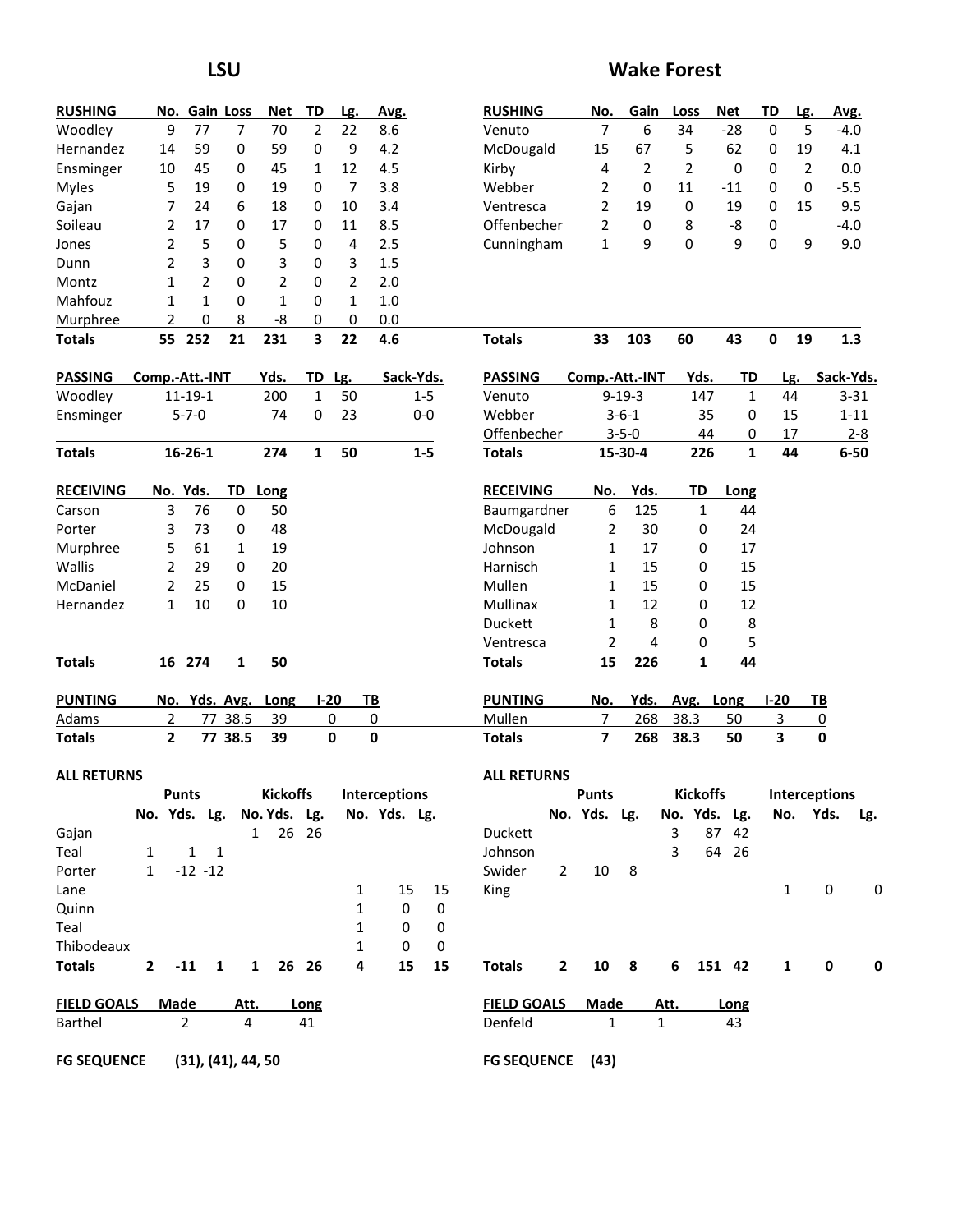## **First Quarter**

Wake Forest kickoff, 15:00

| W40             | $1 - 10$               | Denfeld kicks off for Wake Forest into the end zone, touchback (Gajan).                        |
|-----------------|------------------------|------------------------------------------------------------------------------------------------|
|                 | LSU ball, 15:00        |                                                                                                |
|                 |                        | David Woodley starts at QB for LSU                                                             |
| L <sub>20</sub> | $1 - 10$               | Hernandez rush for 2 (Bradley)                                                                 |
| L22             | $2 - 8$                | Gajan rush for 4 (Parker); Penalty Offsides Wake Forest. NO PLAY                               |
| L27             | $2 - 3$                | Jones rush for 1 (Hester)                                                                      |
| L <sub>28</sub> | $3 - 2$                | Woodley pass complete to Murphree for 11 (Green) FIRST DOWN                                    |
| L <sub>39</sub> | $1 - 10$               | Hernandez rush for 9 (Yarnell)                                                                 |
| L48             | $2 - 1$                | Hernandez rush for 1 (Clayton) FIRST DOWN                                                      |
| L49             | $1 - 10$               | Woodley rush for 3 (Hester)                                                                    |
| W48             | $2 - 7$                | Woodley pass complete to McDaniel for 10 (no tackle) FIRST DOWN                                |
| W38             | $1 - 10$               | Hernandez rush for 3 (Bradley, J. Parker)                                                      |
| W35             | $2 - 7$                | Woodley pass complete to Murphree for 14 (no tackle) FIRST DOWN                                |
| W21             | $1 - 10$               | Hernandez rush for 8 (Bradley)                                                                 |
| W13             | $2 - 3$                | Woodley pass incomplete, intended for Porter.                                                  |
| W13             | $3 - 3$                | Woodley rush for 13. FIRST DOWN. TOUCHDOWN. Time 9:08                                          |
|                 |                        | Barthel PAT good.                                                                              |
|                 |                        | Drive: 12 plays, 80 yards, 5:52                                                                |
|                 |                        | LSU leads 7-0.                                                                                 |
| L40             | $1 - 10$               | Barthel kicks off for LSU to the WF 3, Johnson returns 20 yards to the Wake Forest 23. (Brown) |
|                 | Wake Forest ball, 9:00 |                                                                                                |
| W23             | $1 - 10$               | Kirby rush for no gain (Phillips)                                                              |
| W <sub>23</sub> | $2 - 10$               | Venuto sacked for a loss of 8 (White)                                                          |
| W15             | $3 - 18$               | McDougald rush for 19. FIRST DOWN                                                              |
| W34             | $1 - 10$               | False Start (WF #17)                                                                           |
| W29             | $1 - 15$               | Venuto pass incomplete, intended for Baumgardner                                               |
| W29             | $2 - 15$               | Venuto pass intercepted by Quinn at W35, no return.                                            |
| LSU ball, 6:58  |                        |                                                                                                |
| W35             | $1 - 10$               | Woodley pass complete to McDaniel for 15 (Crocker) FIRST DOWN                                  |
| W <sub>20</sub> | $1 - 10$               | Hernandez rush for 6 (Wisher)                                                                  |
| W14             | $2 - 4$                | Gajan rush for a loss of 4 (Parker)                                                            |
| W18             | $3 - 8$                | Woodley pass complete to Carson for 6 (Brown)                                                  |
| W12             | $4 - 2$                | Woodley rush for 9 (King)                                                                      |
| W <sub>3</sub>  | $1-G$                  | Woodley rush for 3. FIRST DOWN. TOUCHDOWN. Time 4:14                                           |
|                 |                        | Barthel PAT good.                                                                              |
|                 |                        | Drive: 6 plays, 35 yards, 2:42                                                                 |
|                 |                        | LSU leads 14-0.                                                                                |
| L40             | $1 - 10$               | Barthel kicks off to the WF 6, Johnson returns 18 yards to the Wake Forest 24. (Farrell)       |

Wake Forest ball, 4:08

W24 1-10 Venuto pass incomplete, intended for Mullen.

W24 2-10 McDougald rush for 4 (Frizzell)

- W28 3-6 Venuto pass incomplete, intended for Kirby (drop)<br>W28 4-6 Mullen punt 34 vards to Porter. Penalty Illegal Proc
- W28 4‐6 Mullen punt 34 yards to Porter. Penalty Illegal Procedure on Wake Forest. **NO PLAY**
- W23 4-11 Mullen punt 32 yards to L45, Teal returns 1 yard to L46 (Eberly)

LSU ball, 2:01

- Ensminger at QB for LSU L46 1-10 Myles rush for 7 (Yarnell). Offsides penalty on Wake Forest declined. W47 2‐3 Soileau rush for 6 (Ferraro, Yarnell). **FIRST DOWN** W41 1-10 Myles rush for 7 (Yarnell, Parker) W34 2‐3 Soileau rush for 11. **FIRST DOWN** W23 1-10 Ensminger rush for 5 (Bradley) W18 2‐5 Ensminger rush for 7 (Bradley, Green). **FIRST DOWN**
- W11 1-10 Ensminger rush for 6 (Bradley, Haupt)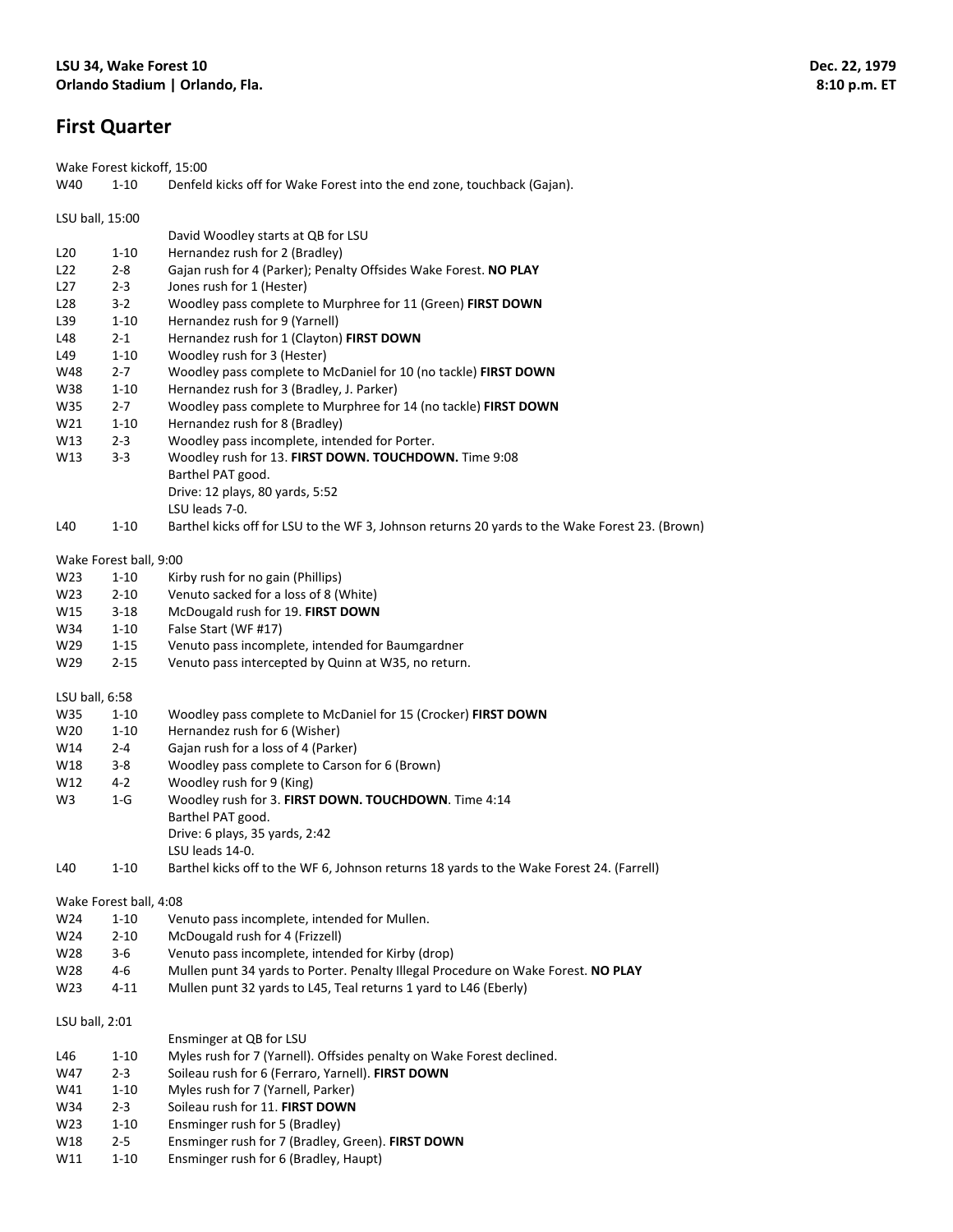## **Second Quarter**

|                | LSU ball, 15:00        |                                                                                                                         |
|----------------|------------------------|-------------------------------------------------------------------------------------------------------------------------|
| W <sub>5</sub> | $2 - 4$                | Ensminger pass incomplete, intended for Murphree. Pass interference penalty called on Wake Forest<br>(Crocker). NO PLAY |
| W1             | $1-G$                  | Myles rush for no gain (Hester)                                                                                         |
| W1             | $2-G$                  | Myles rush for no gain, fumble lost. Forced by Wake Forest (Bradley). Recovered by Wake Forest (Green) at               |
|                |                        | WF 1 no return.                                                                                                         |
|                |                        | Wake Forest ball, 14:00 (time estimate; not noted in box/video)                                                         |
| W1             | $1 - 10$               | McDougald rush for 5                                                                                                    |
| W6             | $2 - 5$                | Venuto pass complete to Baumgardner for 44 (no tackle). FIRST DOWN                                                      |
| 50             | $1 - 10$               | Kirby rush for no gain (Quinn)                                                                                          |
| 50             | $2 - 10$               | McDougald rush for a loss of 3 (Richardson)                                                                             |
| W47            | $3 - 13$               | Venuto pass incomplete, intended for McDougald.                                                                         |
| W47            | $4 - 13$               | Mullen punts 40 yards to LSU 13. Downed.                                                                                |
|                | LSU ball, 11:47        |                                                                                                                         |
| L13            | $1 - 10$               | Hernandez rush for 4 (Wisher, Maxwell)                                                                                  |
| L17            | $2 - 6$                | Gajan rush for 4 (Bradley, Brown)                                                                                       |
| L21            | $3 - 2$                | Ensminger rush for 3 (Bradley) FIRST DOWN                                                                               |
| L24            | $1 - 10$               | Hernandez rush for 9 (Hester)                                                                                           |
| L33            | $2 - 1$                | Ensminger rush for 4 (Wisher) FIRST DOWN                                                                                |
| L37            | $1 - 10$               | Ensminger pass complete to Porter for 23 (Crocker) FIRST DOWN                                                           |
| W40            | $1 - 10$               | Gajan rush for 7 (Green, Hester)                                                                                        |
| W33            | $2 - 3$                | Ensminger pass complete to Porter for 2 (Green)                                                                         |
| W31            | $3 - 1$                | Ensminger rush for no gain (Seay)                                                                                       |
| W31            | $4 - 1$                | Murphree rush for no gain (Ervin)                                                                                       |
|                | Wake Forest ball, 7:31 |                                                                                                                         |
| W31            | $1 - 10$               | Venuto pass incomplete, intended for Baumgardner. Offsides penalty on LSU. NO PLAY                                      |
| W36            | $1 - 5$                | Kirby rush for 2 (Britt)                                                                                                |
| W38            | $2 - 3$                | McDougald rush for 4 (Richardson) FIRST DOWN                                                                            |
| W42            | $1 - 10$               | Venuto pass incomplete, intended for Duckett.                                                                           |
| W42            | $2 - 10$               | Venuto rushed for no gain (Quinn)                                                                                       |
| W42            | $3 - 10$               | Venuto sacked for a loss of 13 (Phillips)                                                                               |
| W29            | $4 - 23$               | Mullen punts 50 yards to the LSU 27, returned by Porter for a loss of 12 yards to the LSU 15 (Puzzo, Haulp)             |
|                |                        | Penalty on LSU for illegal block.                                                                                       |
|                | LSU ball, 5:07         |                                                                                                                         |
|                |                        | Woodley at QB for LSU                                                                                                   |
| L10            | $1 - 10$               | Woodley pass complete to Murphree for 8. (no tackle)                                                                    |
| L18            | $2 - 2$                | Gajan rush for a loss of 2 to L16 (Wisher). Face Mask penalty on Wake Forest. FIRST DOWN                                |
| L31            | $1 - 10$               | Woodley pass complete to Carson for 50 (King) FIRST DOWN                                                                |
| W19            | $1 - 10$               | Woodley pass incomplete, intended for Murphree. Illegal Procedure penalty on LSU declined.                              |
| W19            | $2 - 10$               | Woodley pass complete to Murphree for 19. FIRST DOWN. TOUCHDOWN. Time 3:28                                              |
|                |                        | Barthel PAT good.                                                                                                       |
|                |                        | Drive: 5 plays, 90 yards, 1:39                                                                                          |
|                |                        | LSU leads 21-0.                                                                                                         |
| L40            | $1 - 10$               | Barthel kicks off to the WF 1, Duckett returns 21 yards to the Wake Forest 22. (Stevens)                                |
|                | Wake Forest ball, 3:24 |                                                                                                                         |
| W22            | $1 - 10$               | Kirby rush for loss of 2, fumble recovered by LSU (Richardson) at LSU 20                                                |
|                | LSU ball, 3:19         |                                                                                                                         |
| W20            | $1 - 10$               | Woodley pass complete to Wallis for 9 (Crocker)                                                                         |
| W11            | $2 - 1$                | Woodley pass incomplete, intended for Porter. Penalty for Illegal Procedure on LSU. NO PLAY                             |
| W16            | $2 - 6$                | Woodley pass incomplete, intended for Gajan.                                                                            |
| W16            | $3 - 6$                | Woodley pass incomplete, intended for Porter.                                                                           |
|                |                        |                                                                                                                         |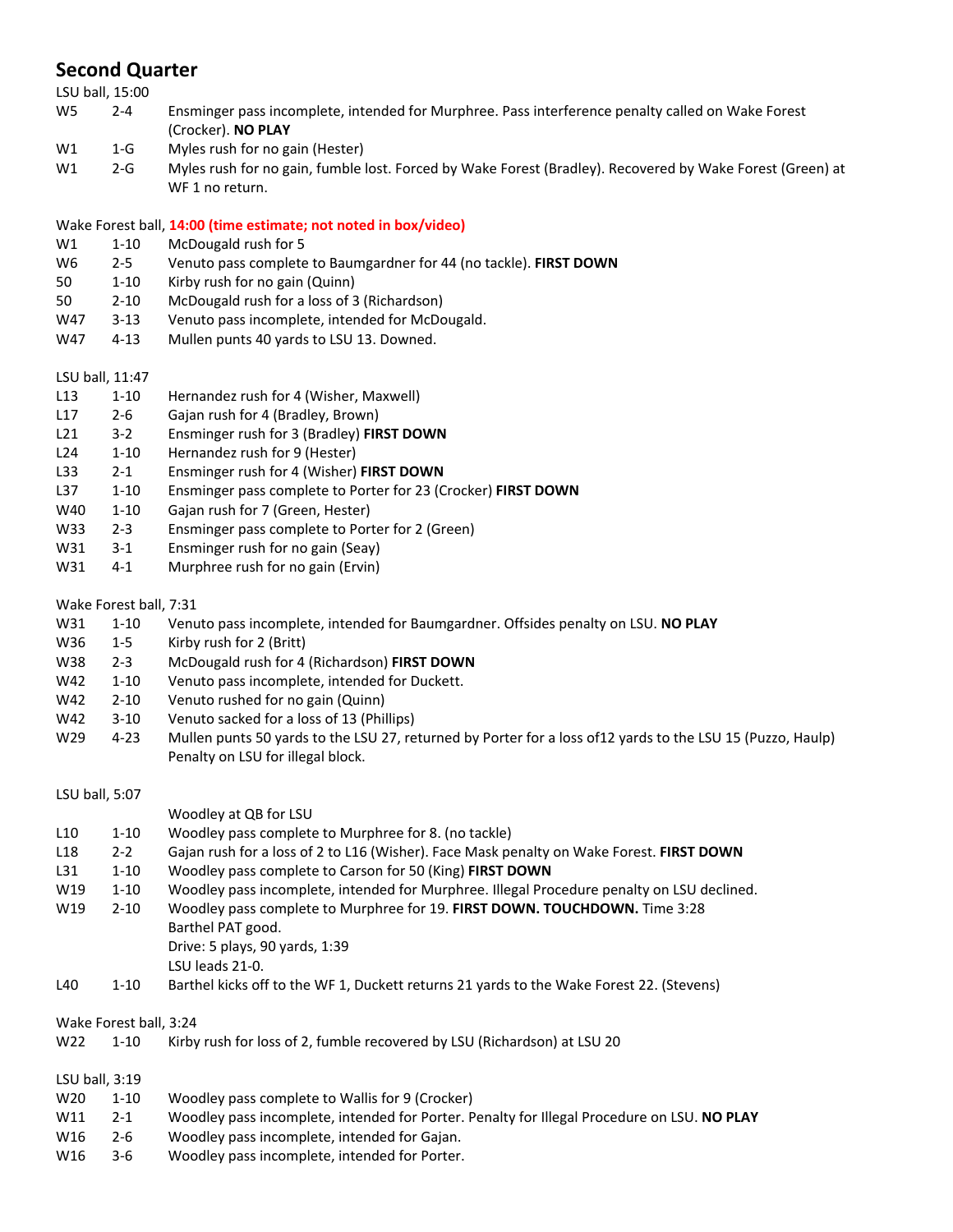| W16              | $4-6$                  | Barthel 31-yard field goal. Good. Time 2:53<br>Drive: 4 plays, 4 yards, 0:26<br>LSU leads 24-0.         |
|------------------|------------------------|---------------------------------------------------------------------------------------------------------|
| L40              | $1 - 10$               | Barthel kicks off for LSU, Duckett returns from WF3 to the Wake Forest 45 for 42 yards. (Barthel, Teal) |
|                  | Wake Forest ball, 2:46 |                                                                                                         |
| W45              | $1 - 10$               | McDougald rush for 9 (Phillips). Penalty on LSU added to end of run. FIRST DOWN                         |
| W31              | $1 - 10$               | Venuto pass intercepted by Teal at LSU 0, touchback.                                                    |
| LSU ball, $2:11$ |                        |                                                                                                         |
| L20              | $1 - 10$               | Hernandez rush for 4 (Crayton)                                                                          |
| L24              | $2 - 6$                | Woodley rush for 4 (Hester)                                                                             |
| L <sub>28</sub>  | $3 - 2$                | Woodley pass intercepted by King at WF 34, no return.                                                   |
|                  | Wake Forest ball, 0:45 |                                                                                                         |
|                  |                        | Webber at QB for Wake Forest                                                                            |
| W34              | $1 - 10$               | McDougald rush for 4 (Williams)                                                                         |
| W38              | $2 - 6$                | Webber pass complete to Mullen for 15. FIRST DOWN                                                       |
|                  |                        | Timeout Wake Forest, Time: 0:20                                                                         |
| L47              | $1 - 10$               | Webber pass complete to Ventresca for 5                                                                 |
| L42              | $2 - 5$                | Webber pass incomplete, intended for McDougald                                                          |
| L42              | $3 - 5$                | Webber pass complete to Baumgardner for 15. FIRST DOWN                                                  |
| L <sub>27</sub>  | $1 - 10$               | Denfeld 43-yard field goal. Good. Time 0:00                                                             |
|                  |                        | Drive: 6 plays, 39 yards, 0:45                                                                          |
|                  |                        | LSU leads 24-3.                                                                                         |
|                  |                        |                                                                                                         |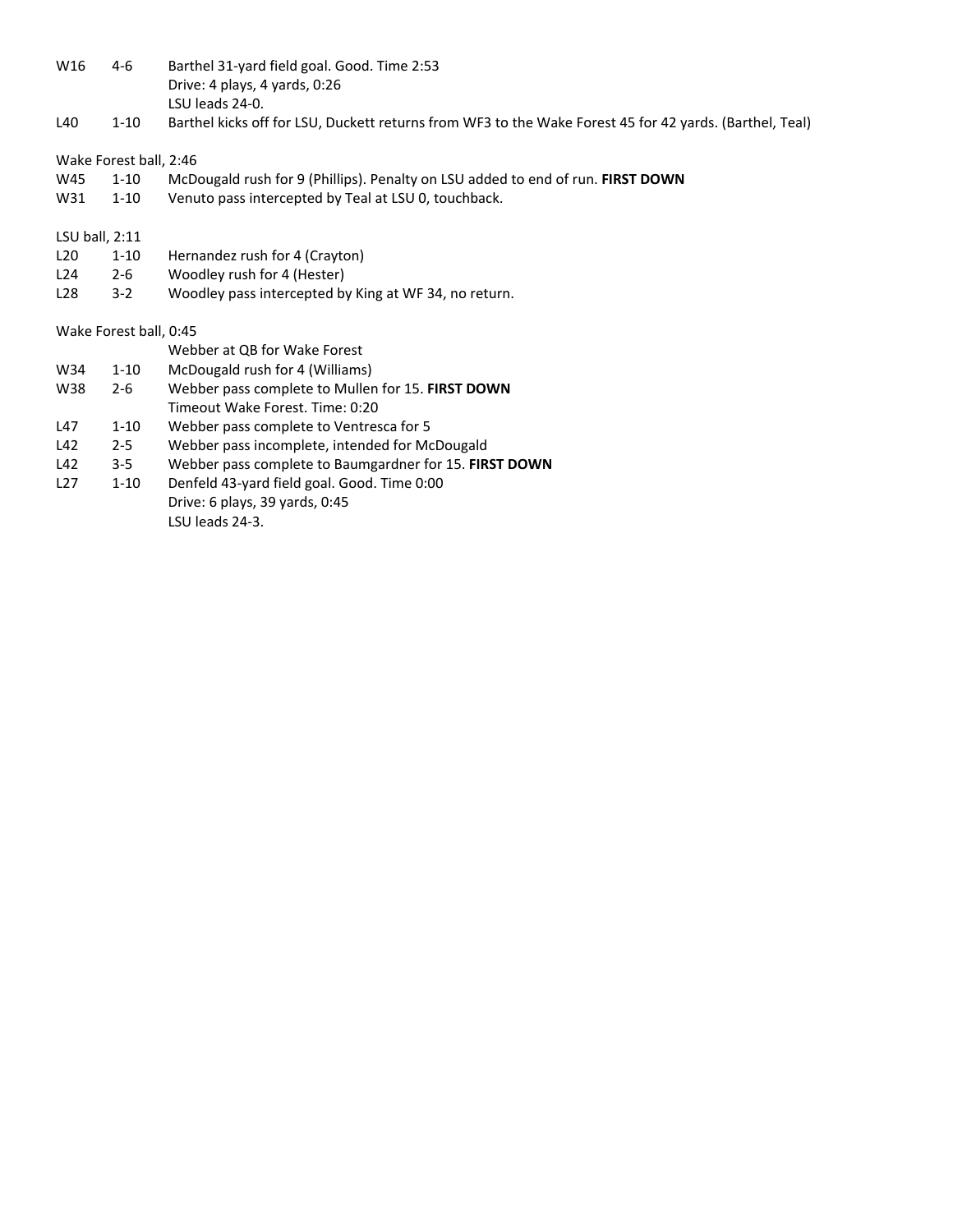## **HALFTIME ‐ LSU 24, Wake Forest 3**

## **Third Quarter**

LSU kickoff, 15:00 L40 1-10 Barthel kicks off for LSU, touchback (Johnson) Wake Forest ball, 15:00 W20 1-10 McDougald rush for 4 (Stevens) W24 2-6 McDougald rush for 1 (Atiyeh) W25 3‐5 Venuto pass complete to McDougald for 6 (Frizzell) **FIRST DOWN** W31 1‐10 Venuto pass complete to Baumgardner for 10 (Britt) **FIRST DOWN** W41 1-10 Venuto rush for 1 (Frizzell) W42 2‐9 Venuto pass complete to McDougald for 24 (Britt, Thomas) **FIRST DOWN** L34 1-10 McDougald rush for no gain (Frizzell) L34 2‐10 Venuto pass complete to Baumgardner for 34. **FIRST DOWN. TOUCHDOWN.** Time 11:45 Harnisch PAT good. Drive: 8 plays, 80 yards, 3:15 LSU leads 24‐10. W40 1-10 Denfeld kicks off to LSU 3, Gajan returns 26 yards to the LSU 29 (Triplett, Eberle) LSU ball, 11:40 L29 1-10 Hernandez rush for 5 (Yarnell) L34 2‐5 Gajan rush for 2 (Green, Parker) L36 3-3 Murphree rush for loss of 8 (Green, Parker) L28 4-11 Adams punts 39 yards to the WF 33, returned by Swider 2 yards to the WF 35. Wake Forest ball, 9:37 W35 1-10 Venuto rush for 5 (Thibodeaux) W40 2‐5 McDougald rush for 6 (Hill, Ippolito) **FIRST DOWN** W46 1-10 McDougald rush for 2 (Hill) W48 2-8 Venuto pass complete to Baumgardner for 6 (Britt) L46 3-2 Venuto pass incomplete, intended for Baumgardner. L46 4-2 Mullen punts 30 yards to the LSU 16, out of bounds. LSU ball, 6:54 L16 1-10 Hernandez rush for 2 (Hester, Bradley) L18 2‐8 Woodley pass incomplete, intended for Murphree L18 3‐8 Woodley rush for 20. **FIRST DOWN** L38 1-10 Gajan rush for 10 yards, fumbled at L44, recovered by Wake Forest at L48 (Crocker) Wake Forest ball, 5:42 L48 1-10 McDougald rush for 3 (Thibodeaux) L45 2-7 Venuto pass complete to Ventresca for a loss of 1 (White) L46 3-8 Venuto pass incomplete, intended for Mullen. L46 4‐8 Mullen punts 41 yards to LSU 5, fair catch (Quinn) LSU ball, 4:18 Ensminger at QB L5 1-10 Gajan rush for 1 (Bradley) L6 2‐9 Hernandez rush for 3 (Yarnell, Vance) L9 3‐6 Ensminger rush for 12 (King, Bradley) **FIRST DOWN** L21 1-10 Ensminger rush for 3 (Bradley, King) L24 2-7 Ensminger pass incomplete, intended for McDaniel. L24 3-7 Ensminger pass incomplete, intended for Gajan. L24 4-7 Adams punts 38 yards to the WF 38, returned 8 yards by Swider (Turner)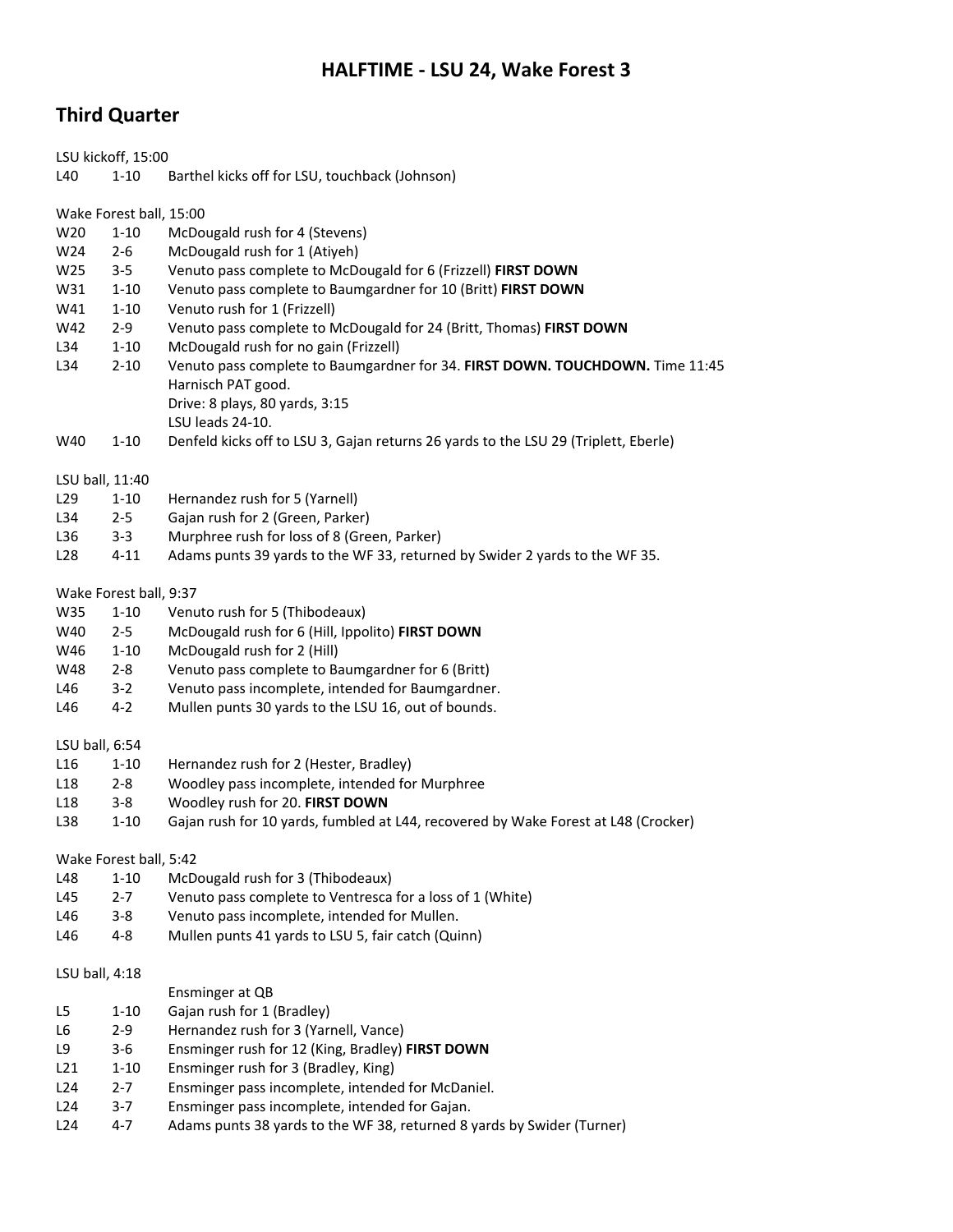#### Wake Forest ball, 1:42

- WF46 1‐10 Venuto pass complete to Baumgardner for 16 (Teal) **FIRST DOWN**
- L38 1-10 McDougald rush for 6 (Thomas, Frizzell)<br>L32 2-4 Ventresca rush for 15 (Teal) FIRST DOWI
- L32 2‐4 Ventresca rush for 15 (Teal) **FIRST DOWN**
- L17 1-10 Venuto pass intercepted by Thibodeaux at L28, no return

### LSU ball, 0:24

L28 1-10 Hernandez rush for 2 (Yarnell)

## **Fourth Quarter**

| L30             | $2 - 8$                 | Woodley pass complete to Porter for 48 (Crocker) FIRST DOWN                                                                                                      |
|-----------------|-------------------------|------------------------------------------------------------------------------------------------------------------------------------------------------------------|
| W22             | $1 - 10$                | Woodley rush for loss of 2 (Wisher)                                                                                                                              |
| W24             | $2 - 12$                | Delay of Game penalty on LSU                                                                                                                                     |
| W29             | $2 - 17$                | Woodley sacked for a loss of 5 (Wisher)                                                                                                                          |
| W34             | $3 - 22$                | Woodley pass complete to Hernandez for 10 (Hester, Triplett)                                                                                                     |
| W24             | $4 - 12$                | Barthel 41-yard field goal. Good. Time 12:17                                                                                                                     |
|                 |                         | Drive: 6 plays, 48 yards, 3:07                                                                                                                                   |
|                 |                         | LSU leads 27-10.                                                                                                                                                 |
| L40             | $1 - 10$                | Barthel kicks off for LSU, Duckett returns from WF1 to the Wake Forest 25 for 24 yards. (Richardson, Farrell)                                                    |
|                 | Wake Forest ball, 12:10 |                                                                                                                                                                  |
| W25             | $1 - 10$                | Venuto pass complete to Duckett for 8.                                                                                                                           |
| W33             | $2 - 2$                 | Ventresca rush for 4 (Atiyeh) FIRST DOWN                                                                                                                         |
| W37             | $1 - 10$                | Venuto rush for loss of 3 (White)                                                                                                                                |
| W34             | $2 - 13$                | Venuto sacked for loss of 10 (White)                                                                                                                             |
| W24             | $3 - 23$                | Webber rush for no gain (Adams)                                                                                                                                  |
| W24             | $4 - 23$                | Mullen punts 34 yards to LSU 42, fair catch (Teal)                                                                                                               |
| LSU ball, 10:29 |                         |                                                                                                                                                                  |
| L42             | $1 - 10$                | Ensminger pass complete to Wallis for 20 (King) FIRST DOWN                                                                                                       |
| W38             | $1 - 10$                | Ensminger pass complete to Carson for 20 (Ervin, Bradley) FIRST DOWN                                                                                             |
| W18             | $1 - 10$                | Ensminger pass complete to Murphree for 9 (Ingram)                                                                                                               |
| W9              | $2 - 1$                 | Jones rush for 4 (Parker) FIRST DOWN                                                                                                                             |
| W5              | $1-G$                   | Ensminger rush for 1 (Yarnell, Craton)                                                                                                                           |
| W4              | $2-G$                   | Ensminger rush for 4. FIRST DOWN. TOUCHDOWN Time 8:32                                                                                                            |
|                 |                         | Barthel PAT good.                                                                                                                                                |
|                 |                         | Drive: 6 plays, 58 yards, 1:57                                                                                                                                   |
|                 |                         | LSU leads 34-10.                                                                                                                                                 |
| L40             | $1 - 10$                | Barthel kicks off for LSU, Johnson returns from WF1 to the Wake Forest 27 for 26 yards, fumble forced by<br>LSU's White at WF20, recovered by WF Duncan at WF27. |
|                 | Wake Forest ball, 8:25  |                                                                                                                                                                  |
| W27             | $1 - 10$                | Webber pass incomplete, intended for F, Harnisch                                                                                                                 |
| W27             | $2 - 10$                | Webber sacked for loss of 11 (Farrell, Williams)                                                                                                                 |
| W16             | $3 - 21$                | McDougald rush for a loss of 2, fumbled and recovered.                                                                                                           |
| W14             | $4 - 23$                | Mullen punted 41 yards to the LSU 45, fair catch (Teal)                                                                                                          |
| LSU ball, 6:56  |                         |                                                                                                                                                                  |
|                 |                         | Woodley at QB                                                                                                                                                    |
| L45             | $1 - 10$                | Woodley rush for 3 (Yarnell, Vance)                                                                                                                              |
| L48             | $2 - 7$                 | Woodley pass incomplete, intended for McDaniel                                                                                                                   |
| L48             | $3 - 7$                 | Woodley rush for 22 (Triplett, Ervin) FIRST DOWN                                                                                                                 |
| W30             | $1 - 10$                | Dunn rush for no gain (Craton)                                                                                                                                   |
| W30             | $2 - 10$                | Dunn rush for 3 (Eberle)                                                                                                                                         |
| W27             | $3 - 7$                 | Woodley pass incomplete, intended for Carson                                                                                                                     |
| W27             | $4 - 7$                 | Barthel 44-yard field goal. No good, missed to the left.                                                                                                         |
|                 |                         |                                                                                                                                                                  |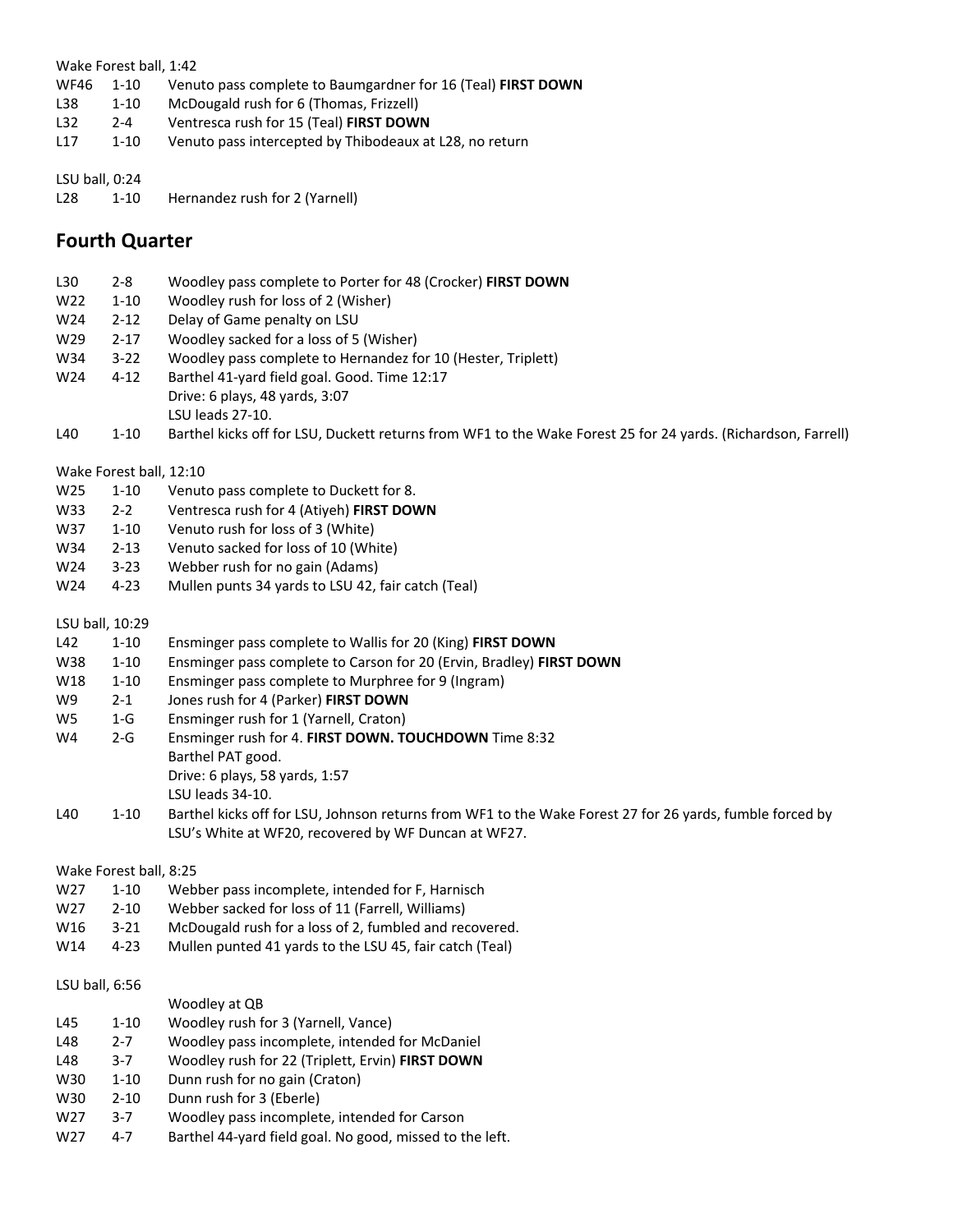Wake Forest ball, 4:25

#### W27 1-10 Webber pass intercepted by Lane at LSU 45, returned 15 yards to WF40

| LSU ball, $4:13$ |                        |                                                                   |  |  |  |  |  |
|------------------|------------------------|-------------------------------------------------------------------|--|--|--|--|--|
|                  |                        | Mahfouz at QB                                                     |  |  |  |  |  |
| W40              | $1 - 10$               | Myles rush for 5                                                  |  |  |  |  |  |
| W35              | $2 - 5$                | Hernandez rush for 1 (Triplett, Dadouris)                         |  |  |  |  |  |
| W34              | $3 - 4$                | Mahfouz rush for 1 (Maxwell, Ferraro)                             |  |  |  |  |  |
| W33              | $4 - 3$                | Barthel 50-yard field goal. No good, missed short and left        |  |  |  |  |  |
|                  | Wake Forest ball, 2:09 |                                                                   |  |  |  |  |  |
|                  |                        | Offenbecher at QB                                                 |  |  |  |  |  |
| W33              | $1 - 10$               | Offenbecker sacked for loss of 5 (Bowser)                         |  |  |  |  |  |
| W <sub>28</sub>  | $2 - 15$               | Cunningham rush for 9                                             |  |  |  |  |  |
| W37              | $3-6$                  | Offenbecher pass complete to F. Harnisch for 15 <b>FIRST DOWN</b> |  |  |  |  |  |
| L48              | $1 - 10$               | Offenbecher pass complete to R. Johnson for 17 FIRST DOWN         |  |  |  |  |  |
| L31              | $1 - 10$               | Offenbecher sacked for loss of 3 (Ippolito)                       |  |  |  |  |  |
| L34              | $2 - 13$               | Offenbecher pass incomplete, intended for F. Harnisch             |  |  |  |  |  |
| L34              | $3 - 13$               | Offenbecher pass incomplete.                                      |  |  |  |  |  |
| L34              | $4 - 13$               | Offenbecher pass complete to Mullinax for 12 (Britt)              |  |  |  |  |  |
| LSU ball, $0:18$ |                        |                                                                   |  |  |  |  |  |
| L22              | $1 - 10$               | Montz rush for 2 (Wisher)<br>End of Game                          |  |  |  |  |  |

## **FINAL: LSU 34, Wake Forest 10**

Game ends at 11:17 p.m. ET (duration of 3:07)

Play‐by‐Play recreated in 2018 from YouTube video of the game.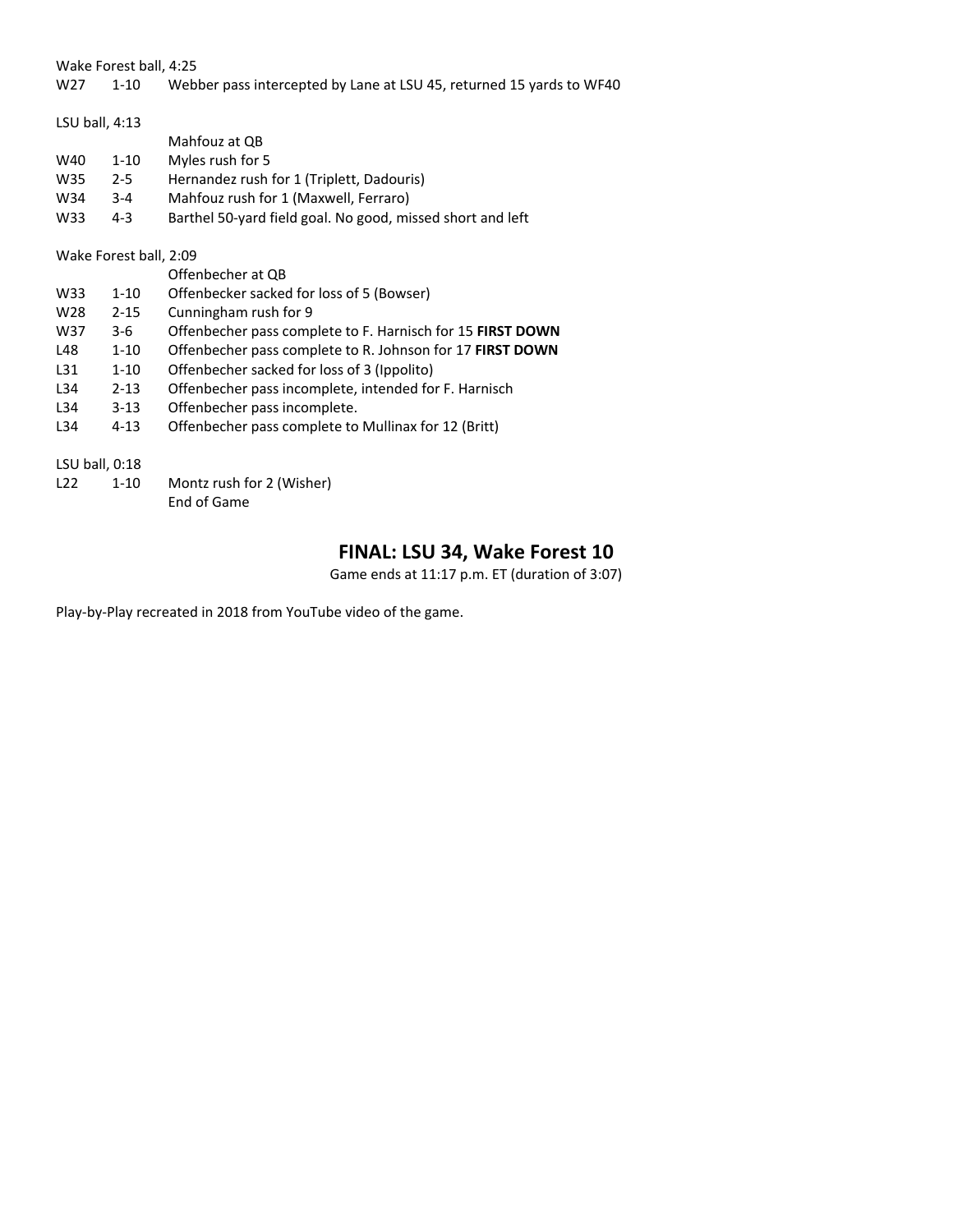1979 TANGERINE BOWL

#### WAKE FOREST DEACONS

 $\mathbf{v}$ s

#### Louisiana State Tigers

December 22, 1979

cool and clear 640 wind 10mph from SE kickoff: 8:10 LSU receive WF defends N. Goad

1

Denfeld kicksoff Gajan recetves in end zone 20 - Woodley hands off to Turner gain of 2 (Bradley)  $1 - 10$  $2 - 8$ 22 - Gajun carries (Yax Gaxndex) gainxaf offsides Wake Forest (Parker)  $2 - 4$ 26 - Jones carries gain of 1 (Hester) 3-3 27 - pass to Murphree (Green) gain of 11 1=10 39 - Fernandez carries (Yarnell) gain of \*\*\* 8<br>2-2 47 - Hernandez carries (Clayton) gain of \*\*\* 2<br>3-1-10 - 49 - Woodley keeper (Wexser (Hester) gain of 3 2-7 48 - pass to McDaniel complete to 38yd line gain of 10 ( 1-10 38 - Hernandez carries (Bradley, Parker) gain of 3<br>2-7 35 - pass to Mruphree complete to 21 gain of 13 (Crocker) 1-10 21 - Hernandez carries up middle (Bradley) gain of 8 2-2 13 - pass to Porter incmmplete (Green) 3-2 13 - Woodley keeper gain 13 yd. TD 9:08 PAT good by Barthel  $9:08$ 

Barthel kicksoff Johnson receives at 3 carries to 23 (Brown) 23 - Venuto bands off to Kirby (Atiyeh) gain no gain  $1 - 10$ 23 - Venuto sacked by Thibodeau los s of 8  $2 - 10$  $3 - 18$  $3-18$  15 - McDougald carries (Britt) gain of 19<br>1-10 34 - illegal procedure WF  $-$  *LANE* 1-15 29 - pass to Baumgardner (Teal) 2-15 29 - pass sintercepted by Quinn on 2% WF 35  $6:58$  $1 - 10$ WW -WF 35 - pass to McDaniel (Crocker) gain of 15 1-10 WF 20 - Hernendez carries (Wisher) gain of 6  $2-4$   $\frac{1}{4}$   $\frac{1}{4}$  - Pitch to Gajan (Parker) loss of 4<br>3-8 18 - pass to Carson complete gain of 6 (Bro 3-8 18 - pass to Carson complete gain of 6 (Brown)<br> **\*\*\*A** 4-2 12 - Woodley keeper to right (King) gain of 9 goal 3 - Woodley keeper to left  $1 TD \t4:14$ PAT by Barthel good

 $4:14$ 

Barthel kicks off; Johnson recedies at 6; carry tax for 18 (Farrell) 1-10 24 - Venuto pass to  $*$  Mullen incomplete 2-10 24 - McDougald carries (Frizzell) gain of 4  $3 - 6$ 28 - pass to Kirby incomplete  $4-6$  28 - Mullen to punt; received by Porter (Eberle); il. proc. WF  $2x22$  $4-11$  22 - Mullen to punt; Teal receives at 45 ( 32 yd punt  $2:55$ 2 45 - Mix Myles carries (Yarnell) offside WF refused<br>WF 47 - Soileau carries (Ferraro, Yarnell) gain of 7  $1 - 10$  $2 - 3$ 1-10 41 - Myles carries (Yarnell, Parker) gain of 7  $2-3$  34 - Soileau carries ( gain of 10 24 - Ensminger keeper<br>19 - Ensminger & keeper (Bradley, Green) gain of 8  $1-10$  24 - Ensminger keeper  $2 - 5$ 1-10 11 - Ensminger keeper (Bradley, Haupt) gain of 4

LSU 14, WF 0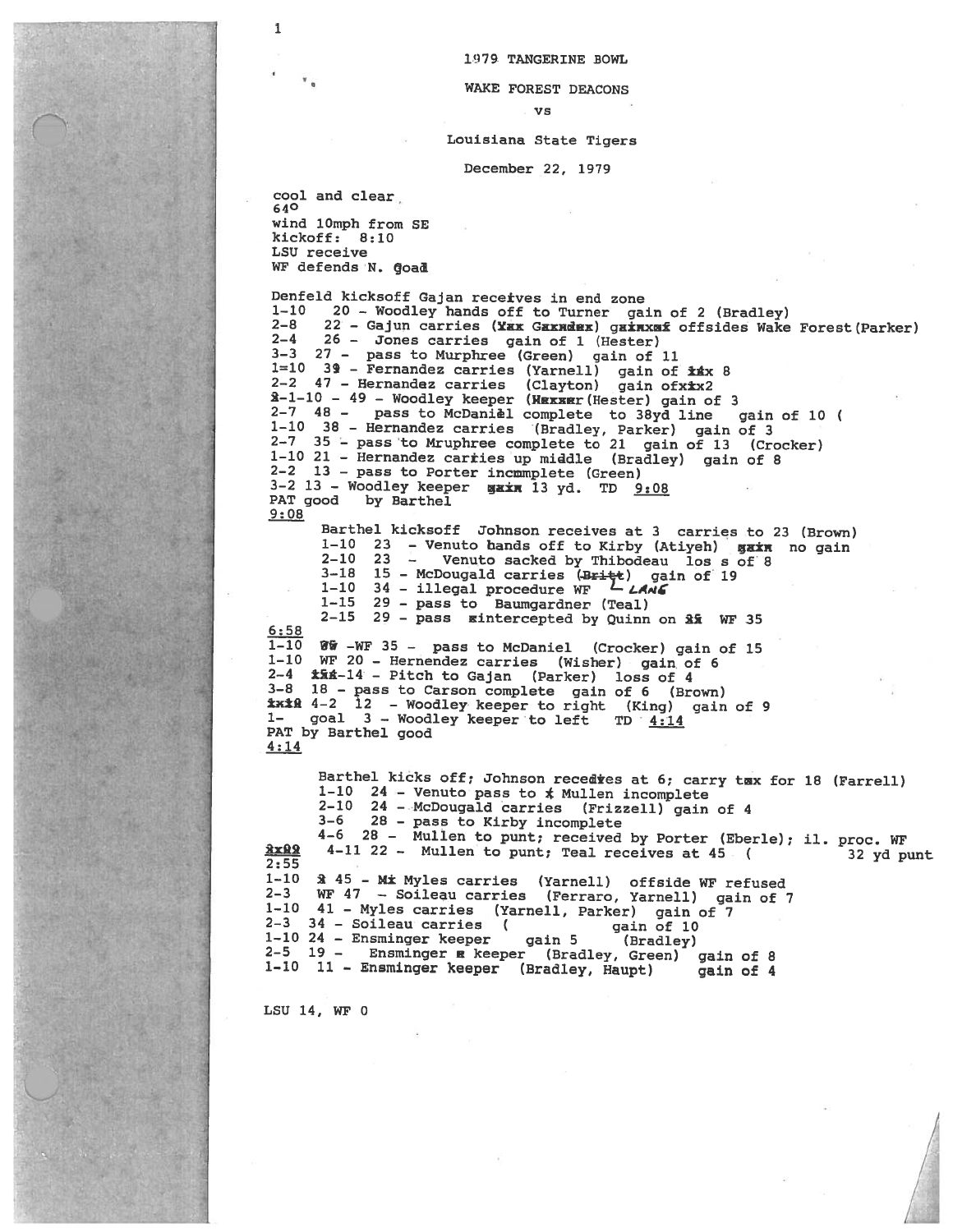```
second quarter
       8xc
        2-6 6 - Ensminger pass to Murphree campiata incomplete pass inter. WF
        1-gpa1 - Crocker carries (Hester)
        txi8xi -
        2-goal 1 fumble recovered by Green; Myles ball carrier
        fno time)
                         25 4x 6 pass to Baumgardner complete<br>1-10 - pass to MACDOLLD 5 RW
                    2 - 1050 - Venuto hand off to McDougald (Richardson) loss og 2
                3-13 48 - pass to McDougald incomplete (Richardson)
                4-13 48 - Mullen punts; downed by WF
                                                                         39 vd punt
        11:471-10 13 - Hernandez carries for 4 (Wisher, Maxwell)
        2-6 17 - Gajan carries (Rxxkexx (Brown, Bradley) gain of 4
\frac{1}{2}2-6 1/ - Gajan carries (MaxKEX (Brown, Bradley) gain of 3<br>3-2 21 - Ensminger keeper (Bradley) gain of 3<br>1-10 24 - Hernandez carries (Seay) gain of 9<br>2-1 33 - Ensminger keeper (Wisher) gain of 4 (eyene)<br>1-10 37 - pass to P
×
57
        2-3 33 - pass to Porter complete (Green) gain of £ 2
    \Omega\frac{8}{3}3-1 32 - Ensminger keeper (Parker) no gain<br>4-1 32 - GEXXXXX Gejun carries (Gervin knocks out of bound) no gain
   255ander
        ixikxxxxx -
                                   MURPHREE
   For
        7:31Venuto pass to Baumbardgardder incomplete
                                                                       offsides LSU
Ø
               2x<sup>2</sup> 1-5 36 - Kriby carries (Britt) gain of 2
    \mathbf{v}Bann
               2-3 38 - McDougald carries (Richardson) gain of 4
    ιų
               1-10 42 - pass to Duckett incomplete (Thesem) (Thomas)
    RRI
               2-10 42 - paxxx Venuto keeper (Adams) no gain<br>3-10 42 - Venuto sacked by Phillips loss of 14
   \check{C}\oint4 - 2429 - \frac{100}{4} 29 - \frac{100}{4} and \frac{100}{4} and \frac{100}{4} are \frac{100}{4} and \frac{100}{4} are \frac{100}{4} and \frac{100}{4} are \frac{100}{4} and \frac{100}{4} are \frac{100}{4} and \frac{100}{4} are \frac{100}{4} and \frac{100(Puzzo, Haulp)
        5:07loss of 8 on runback ill. block LSU
   \overline{\mathcal{L}}9 yd penalty
Pass
        5:071-10 10 - Woodley pass to Murphree complete gain of 8
        2-2 18 - Gajan carries (Simmark (Wisher) facemask ag. WF
        1-10 31 - pass to Carson complete (King) 50 yd gain
        1-10 19 - pass to Murphree incomplete ill. proc. LSU declined
しゅ
        2-10 19 - pass to Murphree complete TD 19 yds.
        #xxxx PAT by Barthel good
\frac{1}{2}\frac{1}{2}3:28Barthell kicks off; Duckett receives on 1 (Stevens) return of 21
               1-10 22 - Venuto hands off to Kirby; fumble recovered by Richardson
                                                                xxppoxxxox
        3#19
        1-10 20 - Woodley pass to Wallace complete (knooked out by Crocker)
                                                                      gain of 9
        2-1 11 - pass to Porter incomplete
                                                         (Ingram)ill. proc. LSU
        2-6 16 - pass to Gajan incomplete
                                                        (King)3 - 616 - pass to Porter incomplete (GEXX (Ervin)
        4 - 616 - Barthel FG of 31 yd. good
        2:53Duckett receoves at 3 (Barthel) runback to 45 (Teal, also)
               1-10 45 - Venuto hand off to McDougald (Phillips) holding LSU
                                                             gain of 9
               1-10 31 - pass to Duckett intercepted by Teal; in end zone
        <u>2:11</u>
        1 - 1020 - Woodley hand off to Hernandez (Crayton) gain of 4
              24 - Woodley keeper (Hester) gain of 4
        2 - 63 - 228 - pass to Porter intercepted by King at 34 WF
        :451 - 10 34 -Webber hands off to McDougald (Williams)
               2-6 38 - Webber pass to Mullen complete gain of 15<br>1-10 47 - pass to Ventresca complete gain of 5 (Blass)
               2-4 42 - Webber to McDougald incomplete (Blass)
                        - pass complete to Baumgardner (Blass) gain of 16<br>Denfeld FC good die 10 minutes
               3 - 4Denfeld FG good 43 y ARDS
               1 - 10half ends
        LSU 24
        WF 3
```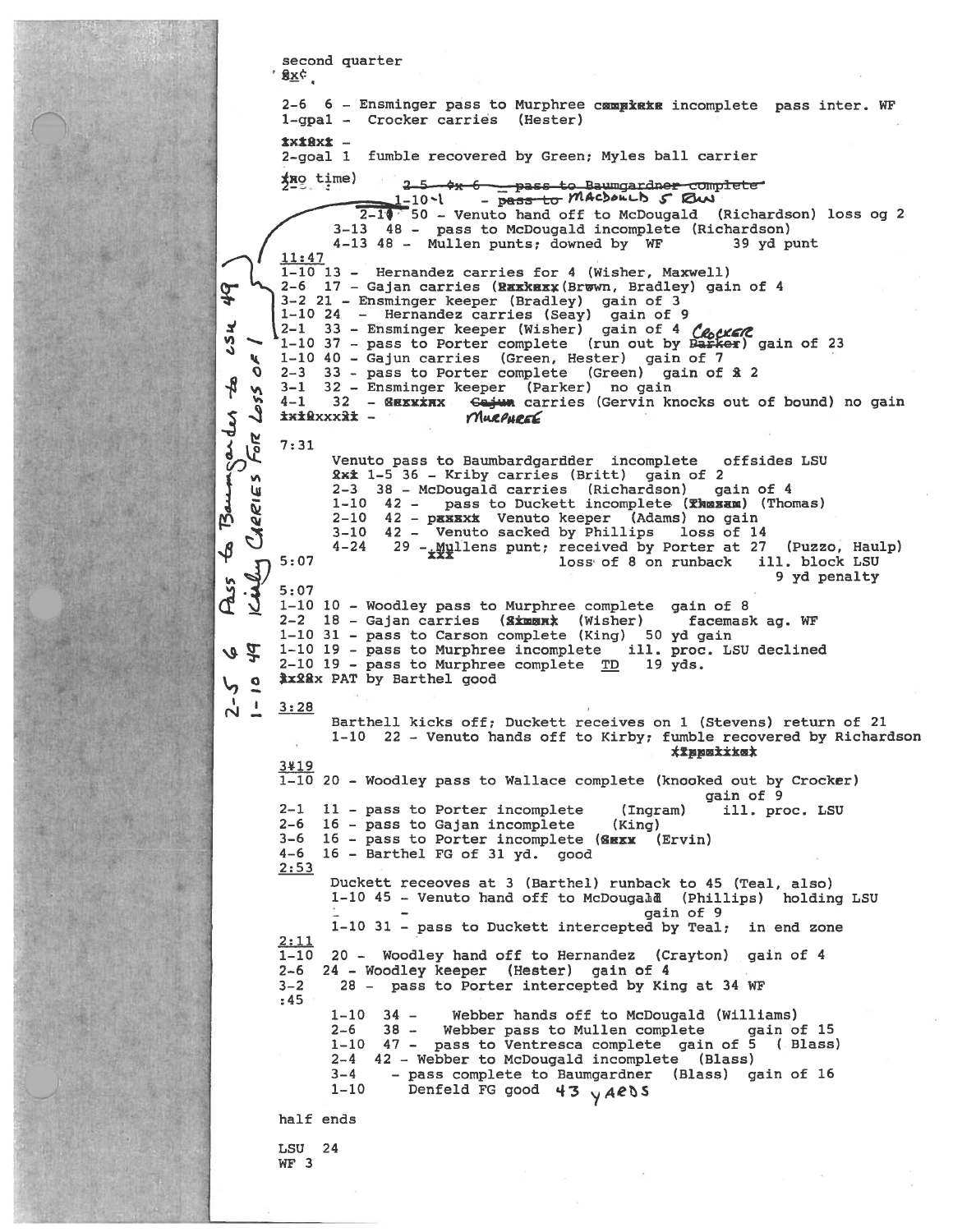|               | TANGERINE BOWL<br>ORLANDO, FLA. |                       |                           |              |                             | <b>National Collegiate Athletic Association</b>                  |                                               |                    |           |
|---------------|---------------------------------|-----------------------|---------------------------|--------------|-----------------------------|------------------------------------------------------------------|-----------------------------------------------|--------------------|-----------|
|               | $-12-22-79$                     |                       |                           |              |                             | QUICKIE STATISTICS                                               |                                               |                    |           |
|               | <b>First Quarter</b>            |                       |                           | <b>Half</b>  |                             | <b>Third Quarter</b>                                             | Final                                         |                    |           |
|               |                                 | 25U                   | WF                        |              | (Circle One)<br><b>TEAM</b> |                                                                  |                                               |                    |           |
|               | TIME POSSESSION                 | 19:57                 |                           | 10:03        |                             | $L$ SU                                                           | WAKE FOREST                                   |                    |           |
|               | 3 Be Down CONV.                 |                       |                           |              |                             | <b>Visitors</b><br>24                                            | <b>Home Team</b>                              |                    |           |
|               | $Score$<br>First Downs          |                       |                           |              |                             |                                                                  |                                               |                    |           |
|               |                                 |                       |                           |              |                             |                                                                  | 4-25                                          |                    |           |
|               |                                 |                       |                           |              |                             | 166                                                              |                                               |                    |           |
|               | *Return Yardage (Net)           |                       |                           |              |                             |                                                                  | D                                             |                    |           |
|               |                                 |                       |                           |              |                             | Passes-Att.-Comp.-Int. 16 - 11 -                                 |                                               |                    |           |
|               | Total Offense-Yards             |                       |                           |              |                             | 306                                                              | 02                                            |                    |           |
|               |                                 |                       |                           |              |                             |                                                                  | 383-                                          |                    |           |
|               | Fumbles-Lost                    |                       |                           |              |                             |                                                                  |                                               |                    |           |
|               | Penalties-Yards                 |                       |                           |              |                             |                                                                  | <b>30</b>                                     |                    |           |
|               |                                 |                       |                           |              |                             | *Return of Punts, Intercepted Passes and Fumbles (not kickoffs). |                                               |                    |           |
|               |                                 | LSU                   |                           |              |                             | <b>INDIVIDUAL LEADERS</b>                                        | WAKE FOREST                                   |                    |           |
|               |                                 | <b>Visitors</b>       |                           |              |                             |                                                                  | <b>Home Team</b>                              |                    |           |
| $\frac{1}{2}$ | <b>Rushing</b><br>HERNANDEZ     | Att.<br>9             | <b>Net</b><br>Yards<br>47 | <b>TD</b>    | Long                        | Rushing<br>MEDOUGALO                                             | <b>Net</b><br>Att.<br>Yards<br>η<br><u>35</u> | <b>TD</b>          | Long      |
| 轨             | WOO OLEY                        |                       | 32                        | $\mathbf{z}$ |                             | KIRBY                                                            |                                               |                    |           |
|               | ENSMINGER                       | 6                     | 24                        |              |                             | VENUTO                                                           | <u>-21</u>                                    |                    |           |
|               | Passing<br>WOODLEY              | Att.-Comp.-Int.<br>74 |                           | Yds.<br>141  | TD                          | Passing<br><b>IENUTO</b>                                         | Att.-Comp.-Int.                               | Yds.<br><u>loD</u> | <b>TD</b> |
|               | ENSMINGER                       | 2                     | ﯩﺪ<br>$\boldsymbol{O}$    | 21           |                             | WEBBEF                                                           | $3 - 2 - 0$                                   | 21                 |           |
|               | <b>Pass Receiving</b>           | No.                   | Yards                     | TD           | Long                        | <b>Pass Receiving</b>                                            | No.<br>Yards                                  | <b>TD</b>          | Long      |

MEDANIEL  $25$  $\mathbf{z}$ MURPHREE کی CARSON  $\frac{56}{25}$  $\overline{2}$ PORTER<br>Punting<br><u>ADAMS</u>  $\overline{\mathbf{z}}$  $\overline{No.}$ Long Avg. 0  $\ddot{\mathcal{O}}$ 

### **BAUMGAROWER 3**  $61$ MULLEN ک ا RESCA 5  $\bigvee$  $PM$ Punting<br>MULLEN  $\frac{10}{3}$  $38.3$ Long

и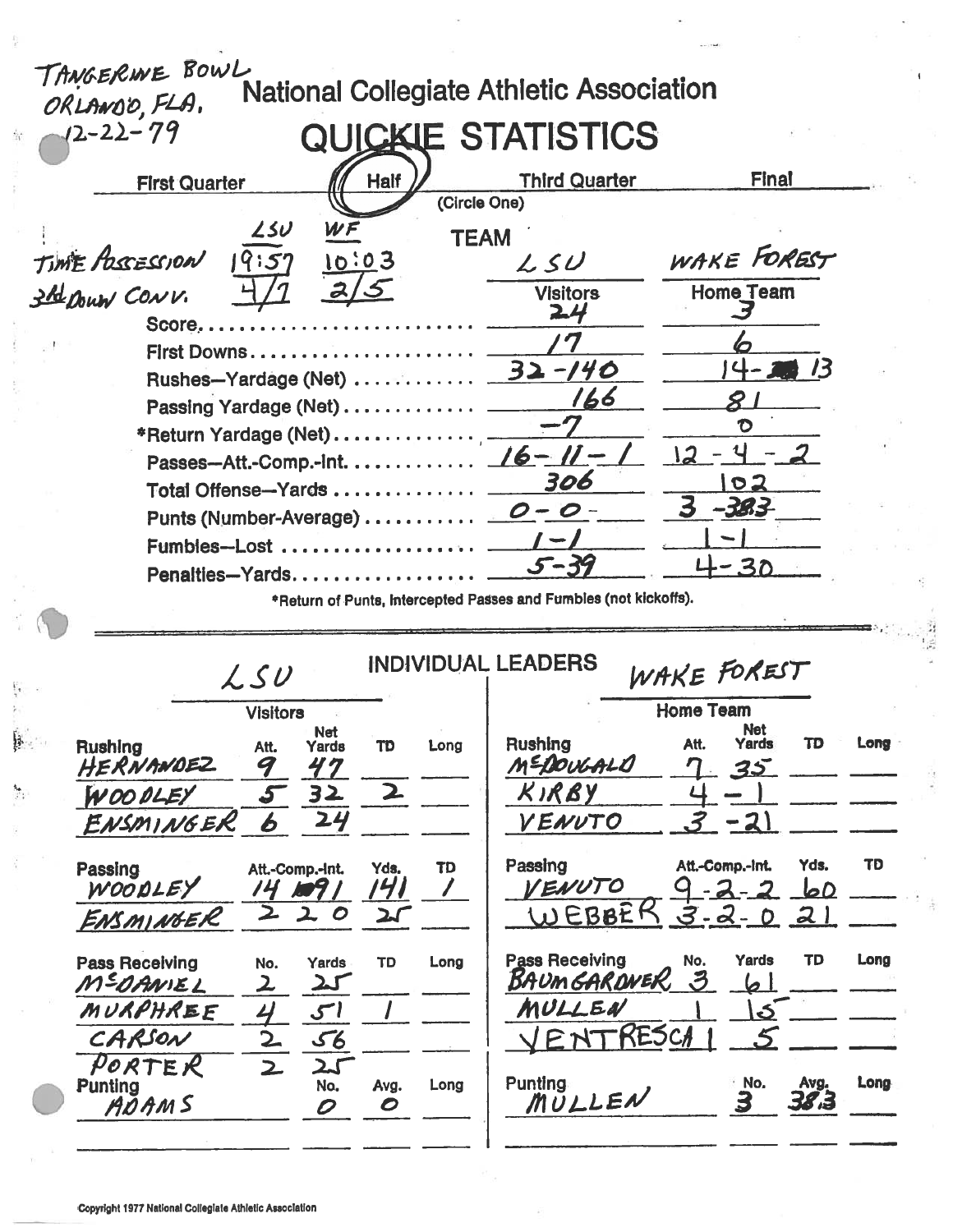#### third quarter

Barthel kicks off; Johnson receives in end zone Bartnei Kicks orr; Jonnson receives in ena zone<br>1-10 20 - Venuto hands off to McDougald (Stevens)<br>2-6 23 - hands off to McDougald (Atlyeh) gain of 1<br>3-5 25 - pass to McDougald (Frizzell) gain of 6<br>1-10 31 - pass complete 1-10 34 - McDougald carries (Frizzell) no gain  $2-10$   $34$  - pass to Baumgardner complete in end zone  $\overline{TD}$  11:45 PAT by Harnisch good  $11:45$ kick off by Denfeld; Gajan receives at 3; (Triplett, Eberle) 26 yd return Woodley hand off to Hernandez (Yarnell) gain of 4 2-6 34 - Gajan carries (Green, Parker) gain of 2<br>3-4 36 - Woodley pitch to Murphree (Green, Parker) loss of 8<br>4-12 - 28 - Adams punt to Swider (Turner) 39 yd punt 2 yd return  $1-10$  35 - Venuto keeper (Thibodeaux) gain of 5 40 - McDougald carries (Hill, Ippolito) gain of 6  $2 - 5$ 1-10 46 - McDougald carries (knocked out by Hill) gain of 2 2-8 48 - pass to Baumgardner complete to 46 (Britt) 3-2 46 - pass to Baumgardner incomplete (Teal) gain of 6 4-2 46 - Mullen punt out of bounds at 16 29 yd punt  $6:54$  $1-10$  16 - Woodley to Hernandez (Hester, Bradley) gain of 2 2-8 18 - pass to Murphree incomplete (Raxkm Crocker)  $3-8$  18 - Woodley on draw  $\sqrt{ }$ gain of 21 1-10 38 - Gajan carries; fumbled; recovered by Crocker  $5:42$ 1-10 49 - McDougald carries; (Thibodeaux) gain of 3  $2 - 8$  46 pass to Ventresca complete no gain (White)  $3-9$  46 - pass to mullen incomplete (Quinn) Mullen to punt; fair catch by Quinn  $40$  yd punt  $4:18$ 5 - Ensminger hand off to Gajan (Bradley) gain of 1  $1 - 10$ 6 - Hernandez carries (Yarnell, Vance) gain of 3  $2 - 9$  $3-6$   $9 -$  Ensmnger keeper (King, Bradley) gain of it 12<br>1-10 21 - Ensminger keeper (Bradley, King) gain of 3<br>21 - Ensminger keeper (Bradley, King) gain of 3 2-7 24 - pass to gax McDaniel (Crocker) incomplete 3-7 24 - pass to for Gajan incomplete (Hester) Adams punt from ; Swider receiving at 38; (Turner) x 38 yd punt 8 yd ret. 1-10 46 - pass to Baumgardner (Teal) 16 yd gain<br>1-10 LSU 38 - McDougald carries (Thomas, Frizzel) gain of 6 2-4 32 - Ventresca carries (Teal) 1-10 17 - Venuto sakkedxxky driven to side by Adams; pass interc by Thibodeaux  $: 24$  $1 - 10$  31 Hernandez carries (Yarnell) gain of 1  $2 - 9$  30

end of quarter **LSU 24** WF 10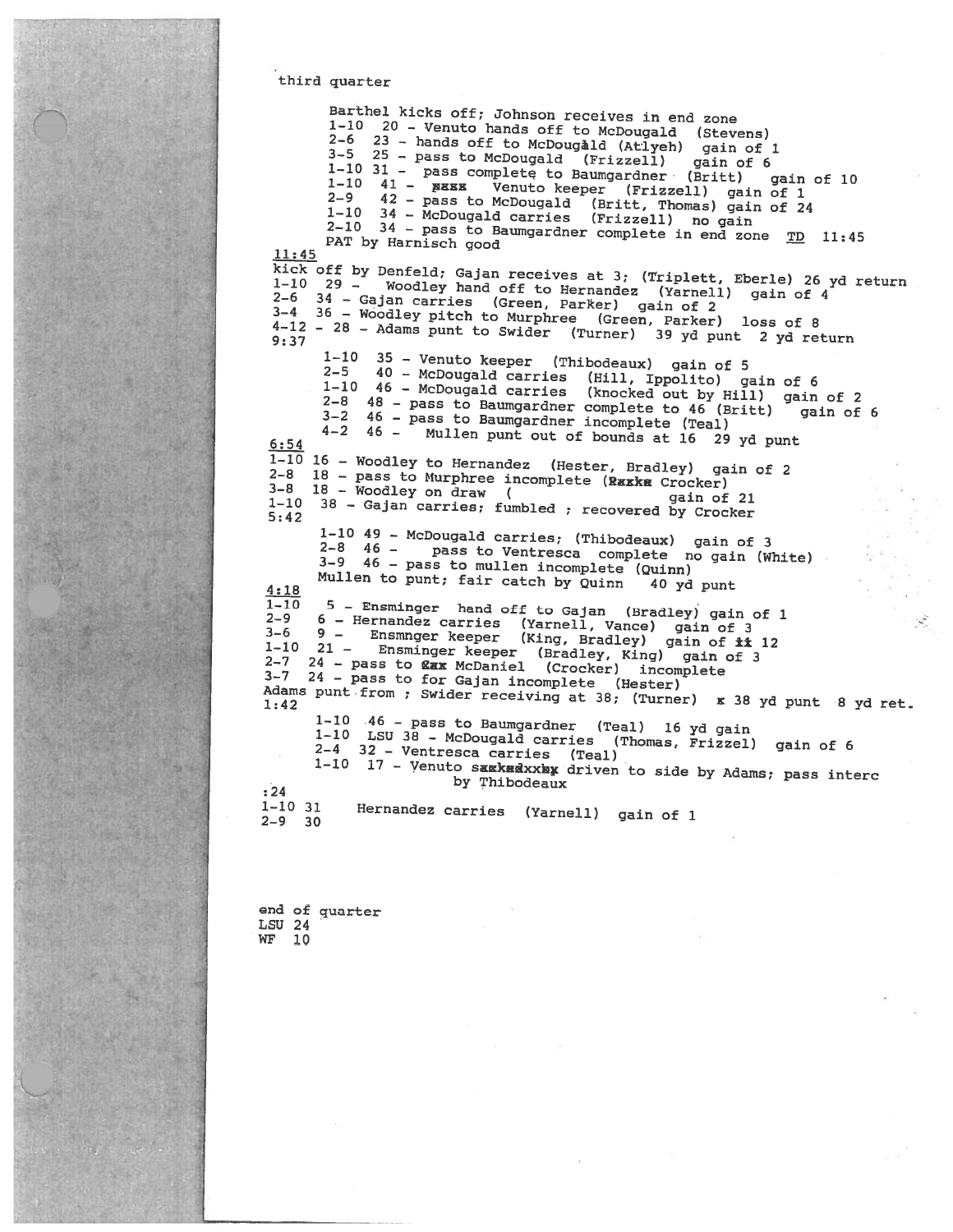fourth quarter

2-9 30 - Woodley pass complete to Porter (Crocker,) gain of 48 1-10 WF 22 - Woodley keeper (Wisher) loss of 2  $2=12$   $24$  - delay of game LSU  $2 - 17$ 29 - Woodley sacked by Maxwait Wisher loss of 5 3-22 34 - pass to Hernandez complete (Hester, Triplett) gain of 10  $4 - 12$ 24 - Barthel FG attempt good 41 yd FG  $12:17$ Barthel kicks off; Duncan runs back to 25 (Richardson, Farrell) 24 yd return 1-10 25 - pass to Duncan complete no tackle gain of 8 2-2 33 - Venuto hand off to Ventresca (Atiyeh) gain of 4 1-10 37 - Venuto keeper (knocked out by White) loss of 3 34 - Venuto sacked by White  $2 - 13$ 3-23 22 - VENNKØXKREBET (Adams) WEBBER keeper<br>4-23 22 - Mullen punts Teal fair catch 34 yd punt  $10:29$ 42 - Ensminger pass to Wallis gainxmfx20 (King<br>28 Ensminger pass to Carson (Ervin, Br  $1 - 10$  $1 - 10$ (Ervin, Bradley) 1-10 18 - Ensminger pass to Murphree (knocked out by Ingram) KE Jones carries (Thibadeaux) gain of 4  $2 - 1$ (Parker) 1-goal 5 - Ensminger keeper (Yarnell, Craton) gain of 1<br>2-goal 4 - Ensminger keeper TD 4 yd run 8:32 PAT by Barthel good  $8:32$ Barthel kicks off; received at 1 by Johnson; fumble at 25; recov. 27 yd return by Duncan (White causeed fumble)  $27 1 - 10$ Webber pass to Harnisch incomplete 27 - Webber sacked by Blass, Scott loss of 12  $2 - 10$ 3-22 16 - to McDougald, fumble, recovered by McDougald loss of 4<br>4-26 12 - Mullen punt fielded by Teal fair catch at 46 40 yd punt  $6:56$ 1-10 45 - XEIEE Woodley on sneak; (Yarnell) (Vance) gain of 3 2-7 48 - pass to McDaniel incomplete (Ervin) 3-7 48 - Woodley keeper (run out by Triplett, Ervin) gaxwxmfx22 1-10 30 - Gunn carries (Craton) no gain 2-10 30 - Dunn carries (Eberle) gain of 3 3-7 27 - pass to Carson incomplete (Crocker) 4-7 27 - 42 yd FG attempt by Barthel no good wide left 42 yd attempt  $4:25$ 1-10 27 - Webber pass intercepted by Lane at 45 returned to WF 40 **\*R\*\*\*\*\*\*\*\* (Brazzell)**  $4:13$ 1-10 40  $-$  Mahfouz pitch to Myles gain of 5 ( 2-5 35 - Mahfouz hand off to Hernandiz (Triplett, Dadouris) gain of 1 3-4 34 Mahfouz keeper (Maxwell, Ferraro) gain of 1 4-3 - FG attempt by Barthel 50 yd attempt no good  $2:09$  $1 - 10$  33  $-$ Offenbecker sacked by Bowser and #98 ?? 2-15 - Cunningham carries pass to Harnisch complete  $(ran$  out) 1-10 48 - pass to Johnson (knocked out by Coley) 1-10 31 - Offenbecher sacked by 98?? 4 yd loss<br>2-14 34 - pass to Harnisch incomplete (Teal)  $3-14 - 34$  - pass to Carroll incomplete  $4-14$  34 - pass to Mullinax (Britt)  $:18$ 1-10 22 - Montz carries (Wisher) end of game LOUISIANA STATE U. 34 WAKE FOREST  $10$ 

 $11:17 p.m.$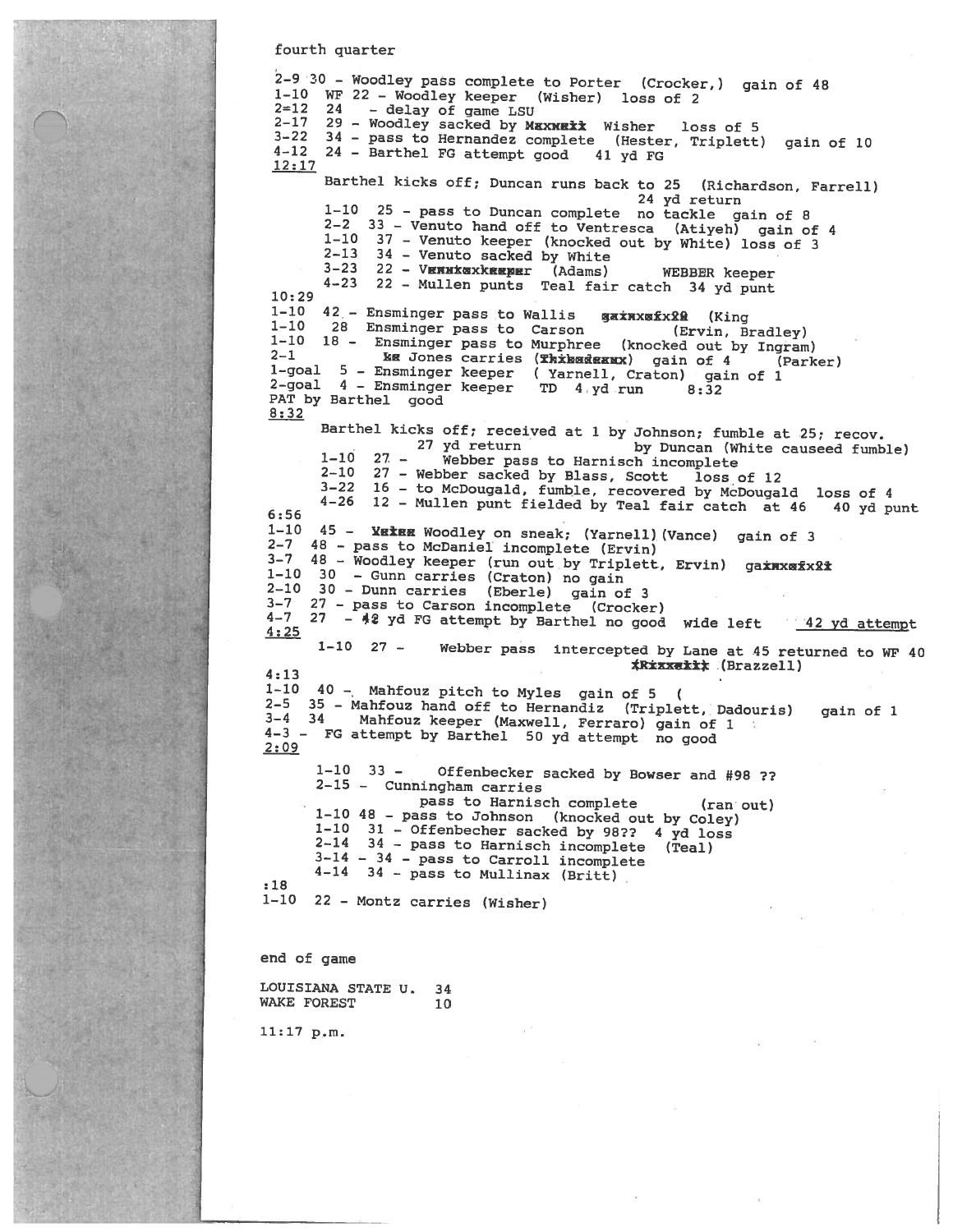# National Collegiate Athletic Association

## **QUICKIE STATISTICS**

| <b>National Collegiate Athletic Association</b>                         |                          |                       |
|-------------------------------------------------------------------------|--------------------------|-----------------------|
| TANGERINE BOWL<br>CRLANDO, FLA<br>12-22-79<br><b>QUICKIE STATISTICS</b> |                          |                       |
| <b>First Quarter</b><br><b>Half</b>                                     | <b>Third Quarter</b>     | Final                 |
| (Circle One)<br>WF<br><u>LSU</u>                                        |                          |                       |
| <b>TEAM</b><br>TIME OF ASSESSION 35.50<br>24110                         | LSU                      | WAKE FOREST           |
|                                                                         | <b>Visitors</b>          | <b>Home Team</b>      |
| $Score$                                                                 | 34                       | D                     |
| First Downs                                                             |                          |                       |
| Rushes-Yardage (Net)                                                    | $55 - 223$               | - 30                  |
| Passing Yardage (Net)                                                   | 73                       | <del>2112</del> 233   |
| *Return Yardage (Net)                                                   |                          |                       |
| Passes-Att.-Comp.-Int.                                                  | $26 - 16 -$              | 30<br>15 <sup>1</sup> |
| Total Offense-Yards                                                     |                          | $64 - 5000263$        |
| Punts (Number-Average)                                                  | - 77 - 38,5              | $-258 - 36.9$         |
| $F$ umbles—Lost                                                         |                          |                       |
| Penalties-Yards                                                         | $\mathcal{L}\mathcal{L}$ | 4-30                  |
|                                                                         |                          |                       |

\*Return of Punts, Intercepted Passes and Fumbles (not kickoffs).

|                                                                                          | <b>INDIVIDUAL LEADERS</b>   |                                                                                                                                  |  |
|------------------------------------------------------------------------------------------|-----------------------------|----------------------------------------------------------------------------------------------------------------------------------|--|
| LSD                                                                                      |                             | WAKE FOREST                                                                                                                      |  |
| <b>Visitors</b>                                                                          |                             | <b>Home Team</b>                                                                                                                 |  |
| <b>Net</b><br><b>Rushing</b><br>Att.<br>Yards<br>WOODLEY<br>68<br>$\sigma$               | מד<br>Long<br>$\mathcal{Z}$ | Net<br><b>Rushing</b><br>Att.<br>Yards<br>TD<br>Long<br>M=DOUGALD<br>54<br>$5^{\circ}$                                           |  |
| HERNANDEZ<br>58<br>4                                                                     |                             | VENTRESCA<br>2<br>19                                                                                                             |  |
| 43<br>ENSMINGER<br>IO                                                                    |                             | VENUTO<br>$-2$                                                                                                                   |  |
| Passing<br>Att.-Comp.-Int.<br>WOODLEY<br>$\rightarrow$ 1                                 | TD<br>Yds.<br>99            | Passing<br>Att.-Comp.-Int.<br>Yds.<br>ŦD<br>VENUTO<br>$20 - 10 - 3$<br><u>کما</u>                                                |  |
| ENSMINGER<br>$7 - 5 - 0$                                                                 | 74                          | WEBBE R<br>$5 - 2$<br>$2\overline{ }$<br>OFFENBECHERS<br>3<br>ზ                                                                  |  |
| <b>Pass Receiving</b><br>Yards<br>No.<br>MURPHREE<br>60<br>CARSON<br>$\mathcal{Z}$<br>76 | TD<br>Long                  | <b>Pass Receiving</b><br>Yards<br>No.<br>TD<br>Long<br>BAUMGARDNER<br>128<br>6<br>M <sup>E</sup> DOULALO<br>.30<br>$\mathcal{Z}$ |  |
| <sup>P</sup> ORTER<br>$\mathcal{S}$<br>73                                                |                             | VENTRESCA 2                                                                                                                      |  |
| <b>Punting</b><br>No.<br>AOAMS<br>$\boldsymbol{z}$                                       | Long<br>Avg.<br>381<br>39   | <b>Punting</b><br>No.<br>Long<br>Avg<br>36.9<br>MULLEN<br>44                                                                     |  |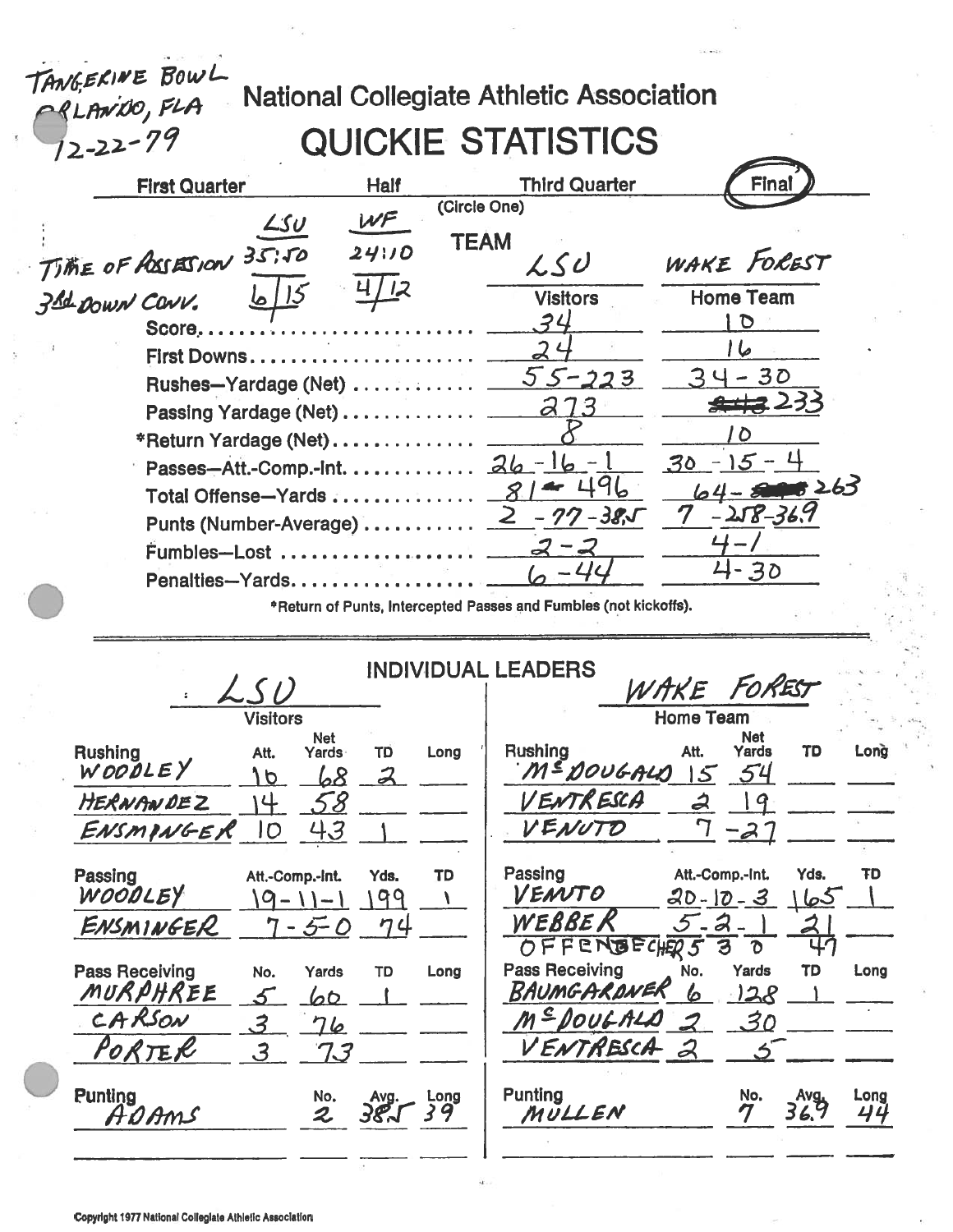# **National Collegiate Athletic Association FINAL TEAM STATISTICS**

WAKE FOREST  $12 - 22 - 79$  $250$  $24$  $\sqrt{6}$ First Downs. . . . . . . . . . . . . . .  $12.$ Rushing . . . . . . . . . . . . . . . . .  $\overline{O}$ 10 Passing .................  $\overline{2}$ Penalty.................... 33  $56$ Rushing Attempts.............  $237$ 92 Yards Rushing ................  $27$  $62$ Yards Lost Rushing ...........  $3\varrho$  $258$ Net Yards Rushing . . . . . . . . . . . .  $233$ 308 273 Net Yards Passing ........... 烟  $26$ 30 Passes Attempted . . . . . . . . . . . Ø 16  $\mathcal{L}\mathcal{S}$ Passes Completed............  $\overline{\mathcal{L}}$ Had Intercepted............  $82$  $63$ Total Offensive Plays . . . . . . . . . . .  $263$  $510$ Total Net Yards. . . . . . . . . . . . . .  $6.22$  $4.17$ Average Gain Per Play .......  $2 - 2$  $4 - 1$ Fumbles: Number-Lost.........  $6 - 44$  $4 - 30$ Penalties: Number-Yards . . . . . . .  $4 - 15$  $\prime$  -  $\circ$ Interceptions: Number-Yards.....  $7 - 258$  $2 - 77$ Number of Punts-Yards .......  $36, 9$  $385$ Average Per Punt ..........  $2 - -7$  $2 - 10$ Punt Returns: Number-Yards..... 1-26  $7 - 1 - 1$ Kickoff Returns: Number-Yards... TIME OF POSSESSION  $24:10$  $35.50$ 3 Bd DOWN CONVERSION  $4/12$  $6/15$ 

TANGERINE BOWL

ORLANDO, FLA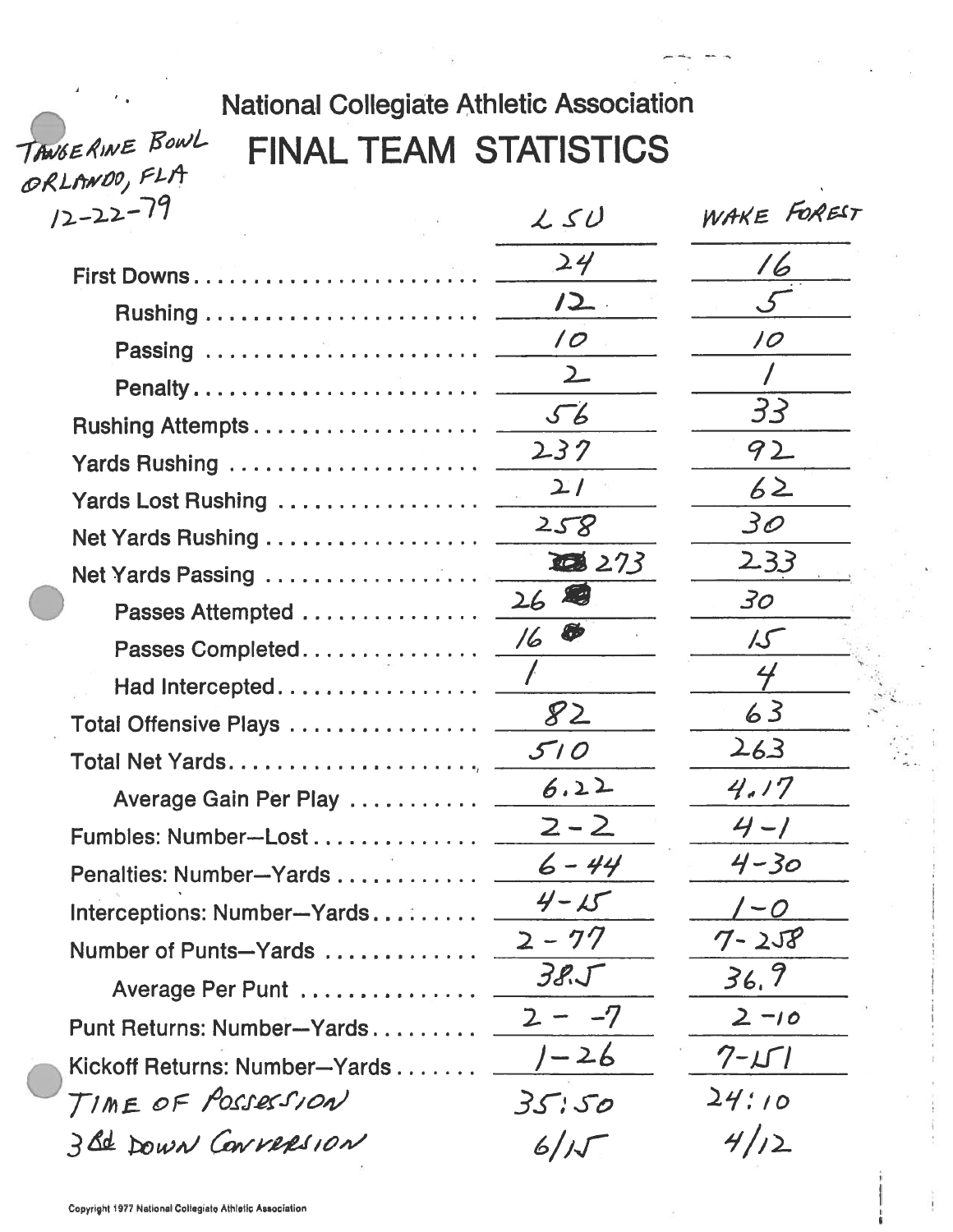| TANGERINE BowL<br>National Collegiate Athletic Association                                                        |                                                                                          |
|-------------------------------------------------------------------------------------------------------------------|------------------------------------------------------------------------------------------|
| PRIAMO; FLA                                                                                                       |                                                                                          |
|                                                                                                                   | FINAL INDIVIDUAL STATISTICS                                                              |
| LSU                                                                                                               | WAKE FOREST                                                                              |
| <b>Visitors</b>                                                                                                   | <b>Home Team</b>                                                                         |
|                                                                                                                   |                                                                                          |
| <b>Rushing</b><br>Att.<br><b>Net</b><br>TD<br>Long<br>Gain<br>Lost<br>WOODLEY<br><u>68</u><br>75<br>ി<br>10<br>21 | Rushing<br>TD<br>Lost<br>Long<br>Att.<br>Gain<br>Net-<br>VENVTO<br>33                    |
| 43<br>43<br>ENSMINGER<br>$\mathbf o$<br>10<br>3<br>$\gamma$                                                       | 9<br>M=DOUGALO<br><u>58</u><br>15<br>2<br>3                                              |
| GAJAN<br>6<br>9<br>JOVES LD<br>g                                                                                  | $\mathbb{T}$<br>$\overline{13}$<br>$\overline{1}$<br>WEBBER                              |
| M YLÉS<br>19                                                                                                      | VENTRESCA<br>q<br>15<br>$\boldsymbol{\psi}$                                              |
| SOILEAU<br>$\boldsymbol{o}$<br>9<br>HERNANDEZ<br>58<br>58<br>$\mathcal{O}$                                        | OFFENBECHEL2<br>O                                                                        |
| MURPHREE<br>$\mathcal{E}$<br>$\mathcal O$<br>$\overline{a}$<br>8                                                  | CUNNINGHAM<br>$\mathcal{O}$                                                              |
| DUNN<br>$\mathcal{A}$<br>$\mathcal{Z}$<br>$\mathcal{O}$<br>MAHFOUZ<br>ο                                           |                                                                                          |
| 3<br>З<br>0<br>MONTZ Totals                                                                                       | $33$ $92$ $62$ $30$<br><b>Totals</b>                                                     |
| $\mathbf{3}$<br>226<br>237<br>$\overline{\mathbf{A}}$<br>TOTALS<br>56                                             |                                                                                          |
| Passing<br>Yards<br>TD<br>Att.-Comp.-Int.<br>Long<br>WOODLEY<br>99<br>50<br>ا – ۱۱ – ۱                            | Passing<br>Att.-Comp.-Int.<br>Yards<br>TD<br>.ong<br>VENUTO<br>$20 - 10 - 3$<br>5<br>165 |
| <b>NSMINGER</b><br>$-5 - D$                                                                                       | WEBBER<br>b<br>$5 - 2$<br>18<br>OFFENBECHER<br>$5 - 3$<br>$-\overline{O}$                |
| 213<br>26-16-1<br><b>Totals</b>                                                                                   | <u>233</u><br>$30 - 15 - 4$<br><b>Totals</b>                                             |
|                                                                                                                   |                                                                                          |
| <b>Pass Receiving</b><br>Yards<br><b>TD</b><br>Long<br>No.<br>CARSON<br>3<br>76<br>50                             | <b>Pass Receiving</b><br>Long<br>Yards<br>TD<br>No.<br>128<br>45<br>BAUMGARDNER          |
| Э<br>4<br>クヨ<br>Ω<br><i>ORTE I</i>                                                                                | $H$ <b>ARN</b> ISCH<br>6                                                                 |
| MURPHREE<br>u<br>60<br>$\mathcal{S}$<br>25<br>MSDANIEL                                                            | $\mathcal{S}$<br>MULLEN<br>M=DOUGALO<br>30<br>24                                         |
| WALLIS<br>$\overline{9}$<br>ኅ<br>クハ                                                                               | VENTRESCA                                                                                |
| HERNANDEZ<br>$\mathcal{O}$                                                                                        | DUCKETT<br>$\boldsymbol{\mathcal{E}}$<br>MULLINAX<br>3                                   |
| 16 273<br><b>Totals</b>                                                                                           | 38<br>JoHnson Foldlar                                                                    |
|                                                                                                                   | 233<br>5<br>Y<br>TOTALS                                                                  |
| j.<br>Punting<br>ADAMS<br>Yds.<br>No.<br>Avg.<br>Long<br>$38.5 - 39$<br>2<br>77                                   | <b>Punting</b><br>Yds.<br>No.<br>Avg.<br>Long<br>MULLEN<br><u>258 .36.9</u>              |
|                                                                                                                   |                                                                                          |
| Totals .                                                                                                          | <b>Totals</b>                                                                            |
| <b>Field Goals</b><br>Made<br>Att.<br>Long                                                                        | <b>Field Goals</b><br>Att.<br>Made<br>Long<br>43                                         |
| 41-31<br>BARTHEL<br>J.<br>4                                                                                       | DENFELD                                                                                  |
| <b>Totals</b>                                                                                                     | <b>Totals</b>                                                                            |
| <b>Kickoffs</b><br>Intercepted<br>Punts                                                                           | <b>Kickoffs</b><br>Intercepted<br><b>Punts</b><br>Yds.                                   |
| <b>All Returns</b><br>No. Yds.<br>Yds.<br>No. Yds.<br>No.<br>WELLIAMS                                             | <b>All Returns</b><br>No.<br>Yds.<br>Yds.<br>No.<br>No.<br>JOHNSON<br>∟ما                |
| TEAL<br>O                                                                                                         | 87<br>DUCKETT<br>KING                                                                    |
| OUINN<br>D<br>PORTER<br>$\overline{\mathscr{B}}$                                                                  | $-\mathcal{D}$<br>1D<br>$\boldsymbol{\mathcal{A}}$                                       |
| $-15$<br>LANETOINE                                                                                                | SWIQ ET State DTH                                                                        |
| <u> D</u><br>THIBODEAUX<br>26                                                                                     | $7 - 151$<br>- 0<br>$-10$ .<br>2<br>TOTALS                                               |
| GAJAN<br>475<br>Copyright 1977 National Collegiate Athletic Association<br>26                                     |                                                                                          |
| (7)<br>$T$ $0$ $T$ $A$ $ 2$                                                                                       |                                                                                          |